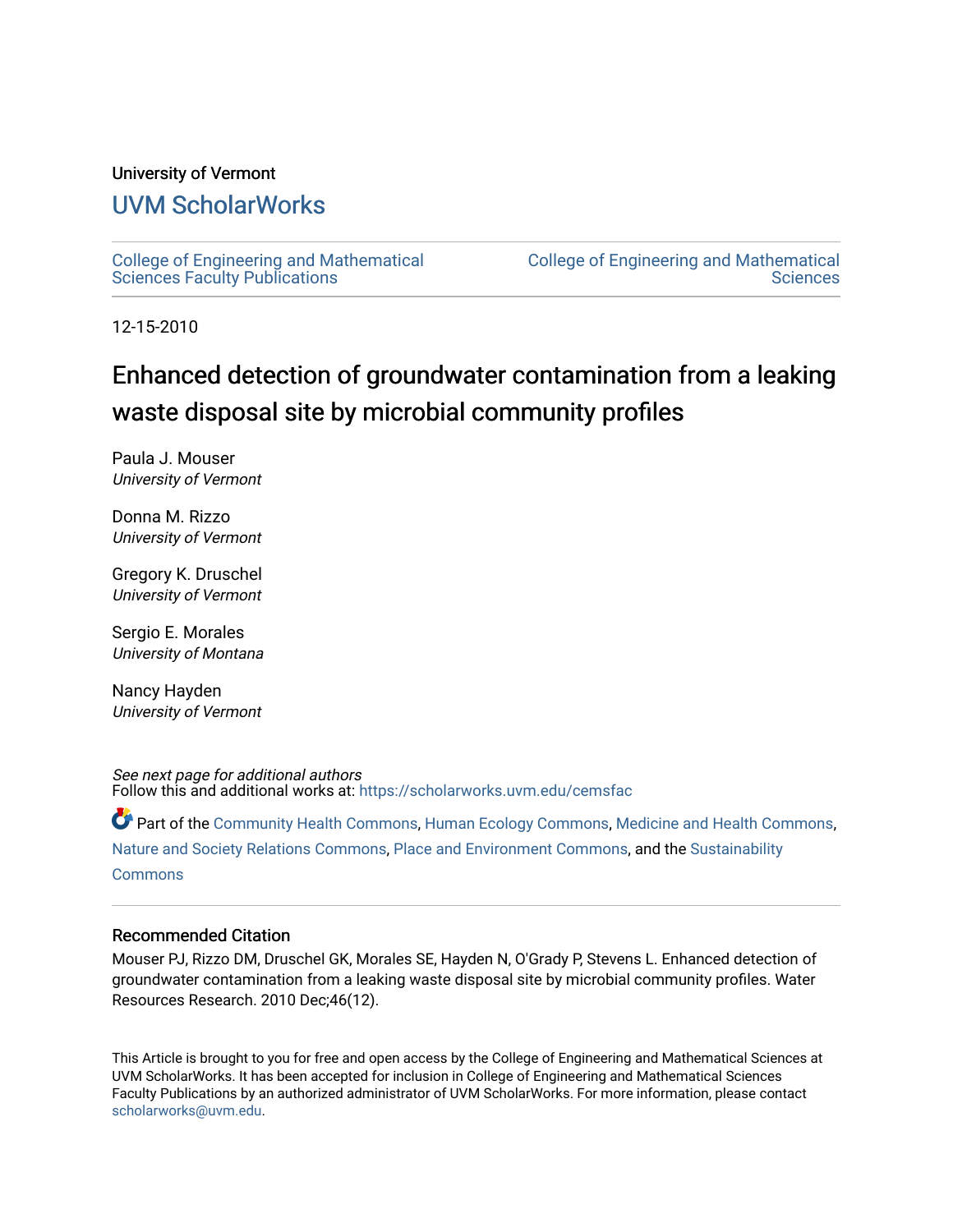## Authors

Paula J. Mouser, Donna M. Rizzo, Gregory K. Druschel, Sergio E. Morales, Nancy Hayden, Patrick O'Grady, and Lori Stevens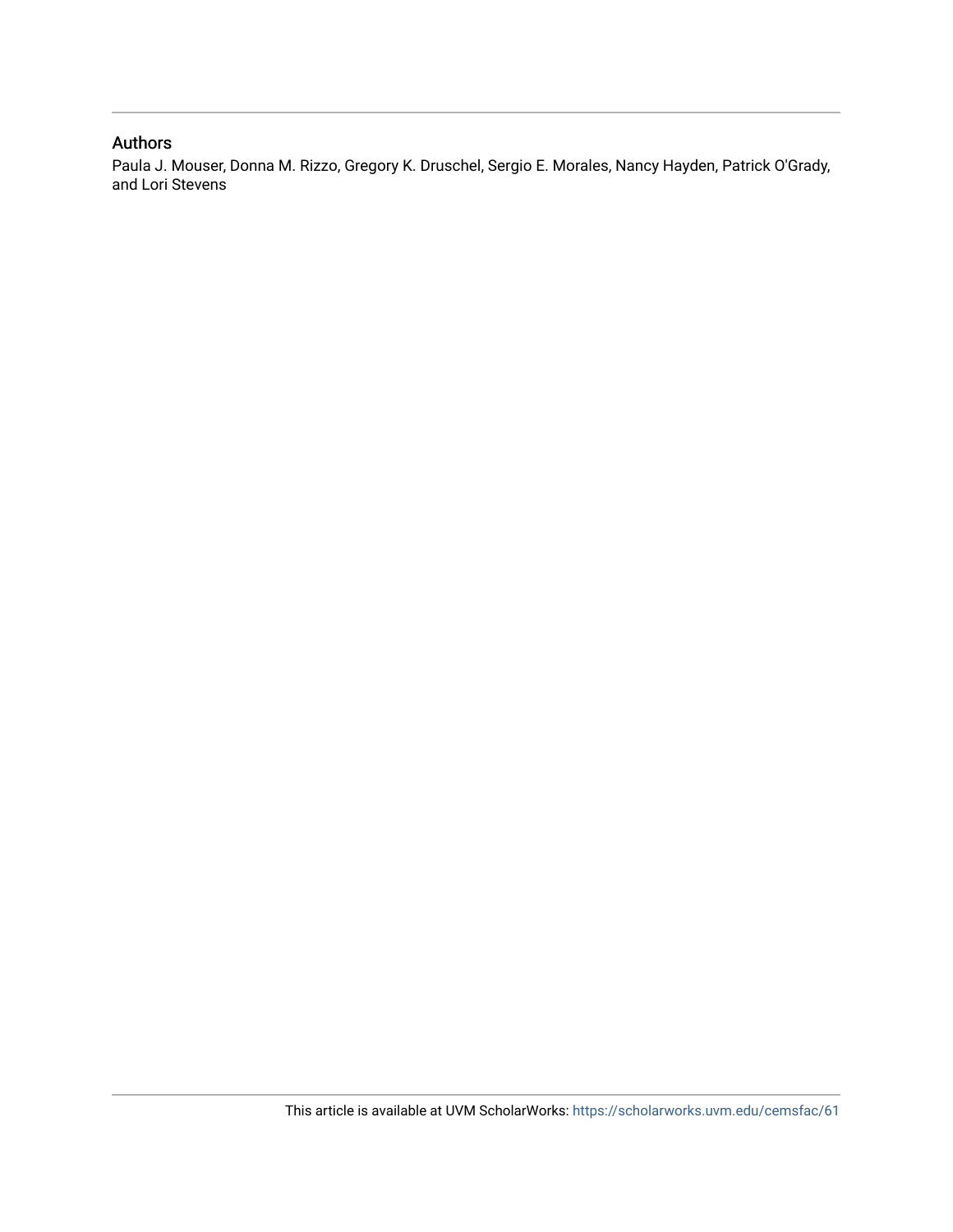# Enhanced detection of groundwater contamination from a leaking waste disposal site by microbial community profiles

Paula J. Mouser,<sup>1</sup> Donna M. Rizzo,<sup>1</sup> Gregory K. Druschel,<sup>2</sup> Sergio E. Morales,<sup>3</sup> Nancy Hayden,<sup>1</sup> Patrick O'Grady,<sup>4</sup> and Lori Stevens<sup>5</sup>

Received 21 April 2010; revised 20 July 2010; accepted 17 August 2010; published 2 December 2010.

[1] Groundwater biogeochemistry is adversely impacted when municipal solid waste leachate, rich in nutrients and anthropogenic compounds, percolates into the subsurface from leaking landfills. Detecting leachate contamination using statistical techniques is challenging because well strategies or analytical techniques may be insufficient for detecting low levels of groundwater contamination. We sampled profiles of the microbial community from monitoring wells surrounding a leaking landfill using terminal restriction fragment length polymorphism (T‐RFLP) targeting the 16S rRNA gene. Results show in situ monitoring of bacteria, archaea, and the family Geobacteraceae improves characterization of groundwater quality. Bacterial T‐RFLP profiles showed shifts correlated to known gradients of leachate and effectively detected changes along plume fringes that were not detected using hydrochemical data. Experimental sediment microcosms exposed to leachate–contaminated groundwater revealed a shift from a  $\beta$ –Proteobacteria and Actinobacteria dominated community to one dominated by Firmicutes and  $\delta$ -Proteobacteria. This shift is consistent with the transition from oxic conditions to an anoxic, iron‐reducing environment as a result of landfill leachate‐derived contaminants and associated redox conditions. We suggest microbial communities are more sensitive than hydrochemistry data for characterizing low levels of groundwater contamination and thus provide a novel source of information for optimizing detection and long-term monitoring strategies at landfill sites.

Citation: Mouser, P. J., D. M. Rizzo, G. K. Druschel, S. E. Morales, N. Hayden, P. O'Grady, and L. Stevens (2010), Enhanced detection of groundwater contamination from a leaking waste disposal site by microbial community profiles, Water Resour. Res., 46, W12506, doi:10.1029/2010WR009459.

#### 1. Introduction

[2] Inadequate waste disposal practices over the past century have resulted in disposal sites cited as a significant source of groundwater contamination in both the United States and Europe [U.S. Environmental Protection Agency (EPA), 2000; European Environmental Agency, 2003]. As recently as the 1980s, landfills designated to accept municipal and commercial solid wastes in the United States could be unlined and sited without consideration to site hydrogeology and were often subject to industrial or hazardous waste dumping. As a result, municipal solid waste landfill (MSWLF) leachates percolating into the subsurface have impacted groundwater resources by discoloration, adverse

Copyright 2010 by the American Geophysical Union. 0043‐1397/10/2010WR009459

smell, increased loading of carbon and nitrogen nutrients, elevated anion and cation species, and the leaching of various trace metals or anthropogenic organic compounds that adversely affect public and environmental health (e.g., arsenic, benzene, and trichloroethene) [Christensen et al., 1994; Kjeldsen et al., 2002].

[3] The first line of protection between MSWLFs and the subsurface environment is groundwater monitoring wells placed strategically up‐gradient and down‐gradient of disposal activities. Regular sampling of the detection well network and statistical methods are used to track changes in physiochemical water quality parameters during the landfill's active life and a 30 year postclosure period [EPA, 1993, 2009]. Unfortunately, the variability of leachate composition and its associated water quality impacts [Gibbons et al., 1999; Kjeldsen et al., 2002] necessitate the monitoring of dozens of parameters during this time. In addition, detection efficiency is lower if numbers of sentinel wells or their spatial distribution are insufficient relative to site hydrogeologic characteristics [Hudak, 1999, 2005]. As a result, contamination may spread over a larger area prior to its detection or characterization, reducing remediation efficiency and increasing remedial and long‐term monitoring costs [Massmann and Freeze, 1987].

[4] Methods to improve the detection efficiency of groundwater‐monitoring networks have primarily focused

<sup>&</sup>lt;sup>1</sup>School of Engineering, University of Vermont, Burlington, Vermont, USA.

<sup>&</sup>lt;sup>2</sup>Department of Geology, University of Vermont, Burlington, Vermont, USA.

<sup>&</sup>lt;sup>3</sup>Division of Biological Sciences, University of Montana, Missoula, Montana, USA.

Department of Environmental Science, Policy and Management, University of California, Berkeley, California, USA. <sup>5</sup>

<sup>&</sup>lt;sup>5</sup>Department of Biology, University of Vermont, Burlington, Vermont, USA.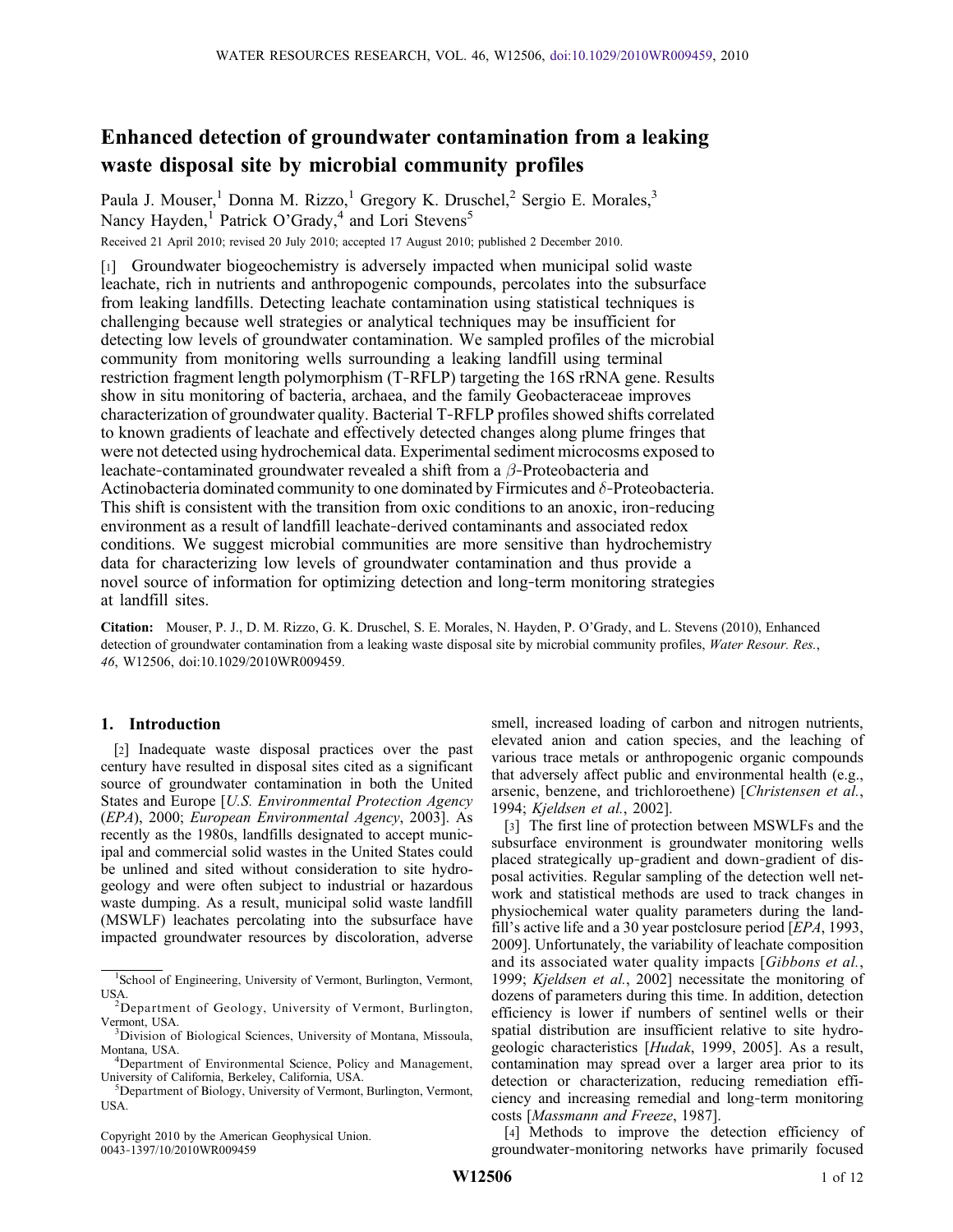

Figure 1. (a) Location of Schuyler Falls in northeastern New York. (b) Plan view of Schuyler Falls landfill indicating the monitoring well locations, the direction of groundwater flow, and the extent of the landfill leachate plume based on electromagnetic surveys. B, background; F, fringe; C, contaminated.

on physical and chemical properties of aquifer systems, such as better characterization of subsurface heterogeneities [Meyer et al., 1994], modifications to traditional statistical methods for water quality trend detection [Gibbons, 1996], and optimization of well network design using computational methods [Loaiciga et al., 1992; American Society of Civil Engineers, 2003; Reed and Minsker, 2004]. One area that is not well researched is the improvement of detection sensitivity in existing monitoring well networks through the incorporation of biological data sources such as microbial community composition.

[5] Groundwater microbial ecology is strongly influenced by subsurface biogeochemical processes [Anderson and Lovley, 1997; Chapelle, 2000; Griebler and Lueders, 2009] and, in particular, the presence and concentration of landfill leachate-derived nutrients [Beeman and Suflita, 1987; Barlaz et al., 1989; Ludvigsen et al., 1999; Cozzarelli et al., 2000; Röling et al., 2001]; therefore, the relative distribution or patterns of microorganisms associated with leachate composition should be indicative of its spatiotemporal impact in the subsurface. Molecular genetic techniques now allow rapid description of the microbiological community in subsurface environments [*Madsen*, 2000]. These approaches have been successfully applied to the broad characterization and biodegradation potential of the microbial ecology in shallow contaminated groundwater aquifers [Watanabe et al., 2000; Lovley, 2003; Weiss and Cozzarelli, 2008; Mouser et al., 2009]. One challenge to using molecular genetic‐based microbial information for improving the detection of leachate pollution is the large amount of multivariate data generated from a discrete sample and the incorporation of these data into traditional statistical methodologies.

[6] The objective of this work was to explore the use of molecular genetic data generated by targeting the 16S rRNA gene of two broad prokaryote groups, archaea and bacteria, and the dissimilatory iron‐reducing bacterial family Geobacteraceae [Lovley et al., 1993; Caccavo et al., 1994; Snoeyenbos-West et al., 2000; Holmes et al., 2007] for detecting the onset of landfill leachate contamination using multivariate statistical methods. At the field scale, groundwater microbial community profiles provided increased sensitivity for detecting leachate contamination along a known plume fringe over hydrochemical information alone. Experimental sediment microcosms confirmed an association between leachate composition and the increased abundance of certain bacterial community members. Our results suggest that combining molecular genetic data from bacterial communities with a limited set of biogeochemical parameters may be one way to improve detection sensitivity and efficiency of groundwater‐monitoring strategies at MSWLF sites.

#### 2. Background and Methods

#### 2.1. Study Area Hydrogeology and Plume Delineation

[7] The Schuyler Falls Sanitary Landfill is an unlined, 30 acre waste disposal site in Clinton County, New York (Figure 1), that received municipal, commercial, and industrial wastes between 1977 and 1996 [Barton and Loguidice, Personal Consultants 1996]. The landfill is located in deltaic sands and silt that are underlain by Pleistocene age till and outwash soils deposited over dolomite bedrock [Fisher, 1968; Denny, 1974; Barton and Loguidice, Personal Consultants, 1996]. Surface soil depths range from 15 to 40 m from west to east. Clinton County receives a mean annual rainfall of about 90 cm. Average rates of advective groundwater transport in the deltaic unit are on the order of 25 m/yr northeast toward the Saranac River (Figure 1b) and eventually to Lake Champlain.

[8] The detection of anthropogenic organic compounds in down‐gradient monitoring wells prompted hydrogeologic investigations and a detailed EM‐34 electromagnetic survey that revealed leachate contamination in surficial soils and groundwater toward the east and south of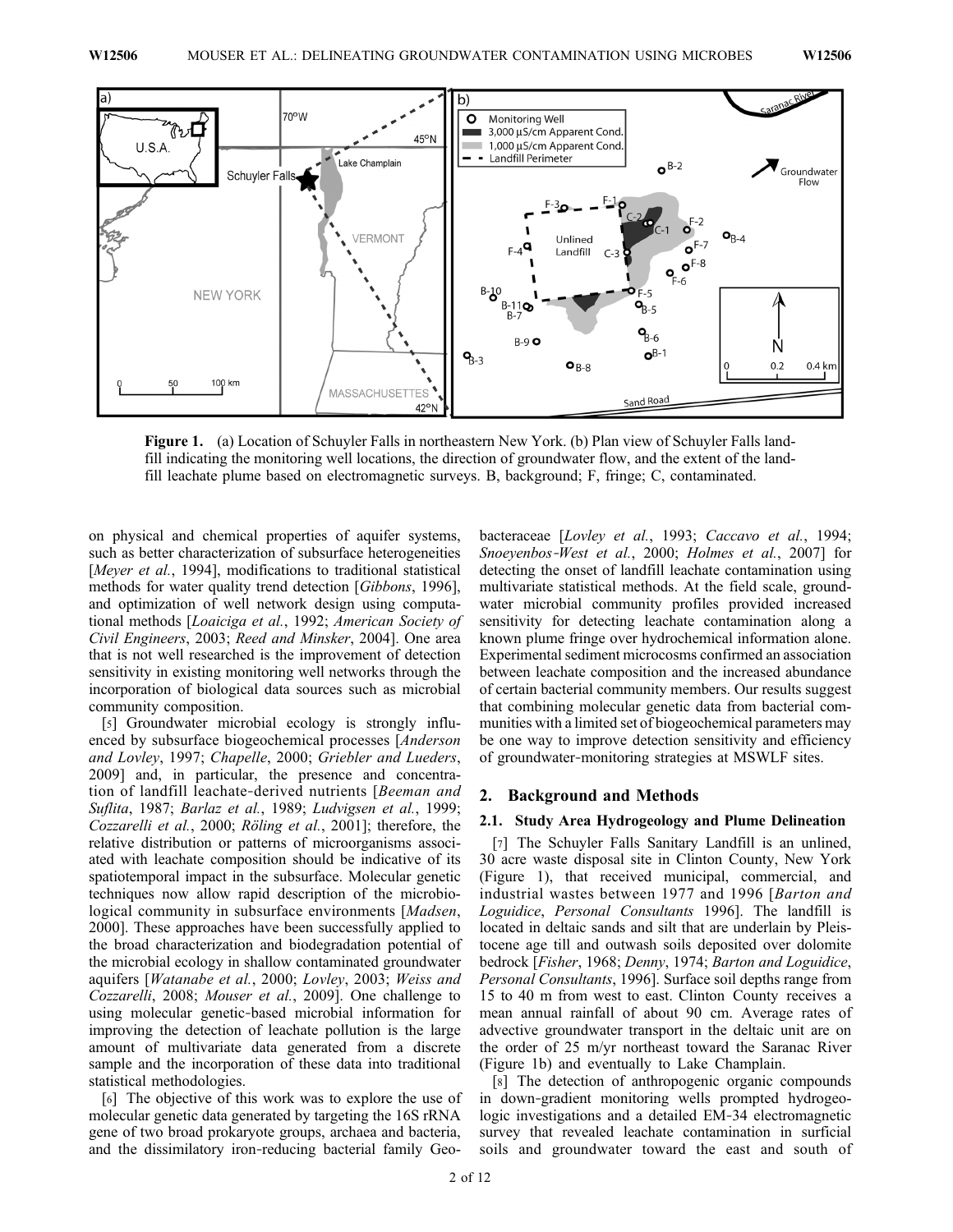the landfill (Figure 1b) [Barton and Loguidice, Personal Consultants, 1996]. We used the apparent conductivity data from the EM‐34 geophysical survey to characterize the degree of spatial correlation and to estimate the extent of subsurface contaminated by leachate. Experimental semivariograms were produced for 10 and 20 m horizontal dipole (HD) and 10 and 20 m vertical dipole (VD) EM surveys (664 total survey points). Semivariogram models were best fit to the experimental data using the nonlinear model fitting function in JMP version 5.1 (SAS Institute Inc., Cary, North Carolina). Values of apparent conductivity for each of the four surveys were estimated across a 15 m regularly spaced grid of the site using the method of ordinary kriging in MATLAB version 6.1 software (MathWorks Inc., Natick, Massachusetts) [Journel and Huijbregts, 1978; de Marsily, 1986; Goovaerts, 1997]. A conservative parameter field of leachate contamination was produced by selecting the maximum apparent conductivity for each grid cell from the four survey estimates. Although geophysical surveys are generally not conducted at MSWLF sites unless evidence suggests a leak has occurred or for the purpose of characterizing dump perimeters (e.g., when historic boundary data are unavailable), the high‐resolution geophysical data available at this site were used to classify groundwater‐monitoring locations into three management "zones" of interest (background (labeled B), fringe (labeled F), and contaminated (labeled C) as shown in Figure 1b) and to validate microbial community composition results.

#### 2.2. Groundwater Sampling

[9] Groundwater samples were obtained from the 22 monitoring wells shown in Figure 1b using dedicated bailers or bladder pumps. Samples were purged according to standard practices, and field measurements (temperature, turbidity, oxidation reduction potential (ORP), pH, and conductance) were assessed. Groundwater samples for hydrochemical analysis were placed immediately on ice and transported to Columbia Analytical Services (Rochester, New York) for analysis of Appendix IX constituents [EPA, 1993]. Samples for microbial community analysis were collected in 500 mL HDPE bottles, placed on ice, and transported to the University of Vermont where they were pelleted by centrifugation at 20,000 rpm, flash frozen, and stored at −20°C until extraction.

#### 2.3. Experimental Microcosm Construction and Sampling

[10] Microcosms were constructed with deltaic sand and silt soils collected from 8 feet below ground surface and stored on ice [Denny, 1974; Barton and Loguidice, Personal Consultants, 1996]. Within 12 h, 40 g of soil was mixed with 50 mL of groundwater that was collected from a background (B‐1) or a leachate‐contaminated well (C‐1, Figure 1b). Microcosms were developed in duplicate with six groundwater mixtures,  $0\%$  (all from B-1),  $5\%$ (2.5 mL from C‐1 combined with 47.5 mL from B‐1 groundwater, etc.), 10%, 25%, 50%, and 100%. After 14 days of incubation at 25°C, microcosms were sampled as described below for biogeochemical parameters and microbial community analysis.

[11] Analysis of redox chemistry was conducted using a mercury drop electrode. Under anaerobic gassing (80%  $N_2:20\%$  CO<sub>2</sub>), 10 mL of groundwater was collected and measured for redox species  $O_2$ ,  $Mn^{2+}$ ,  $Fe^{2+}$ , and  $FeS<sub>(aa)</sub>$ using methods described previously [Druschel et al., 2008]. Sediments and pore water (approximately 5 g) were sampled for microbial community analysis using presterilized spatulas, flash frozen, and stored at −20°C. Groundwater (25– 40 mL) was collected for analysis of cations and nitrogen species  $(NH_4^+ NO_3^-)$ , and TIN) at the University of Vermont Agricultural and Environmental Testing Center as previously described [Morales et al., 2006].

#### 2.4. Nucleic Acid Extractions, Amplification, and Clone Library Construction

[12] Nucleic acids for T-RFLP analysis and clone library construction were extracted from soils and groundwater using the MoBio Powersoil DNA Isolation Kit (MoBio Laboratories, Carlsbad, California). Polymerase chain reaction (PCR) amplification of the 16S rRNA gene for T‐RFLP analysis was done using three primer pairs targeting archaea (46F/907R) [Lane et al., 1985; Ovreas et al., 1997], bacteria (8F/1392R) [Lane et al., 1985], and Geobacteraceae (8F/825R) [Snoeyenbos‐West et al., 2000] using PCR reagents described previously [Anderson et al., 2003].

[13] Archaeal targets were amplified using a denaturing step of 4 min at 94°C followed with 35 cycles of denaturation (30 s, 95°C), primer annealing (1 min, 56°C), and the primer extension (1 min, 72°C), followed by a final elongation step of 5 min at 72°C. Geobacteraceae targets were amplified using the same steps as archaea, with the exception of primer annealing temperature and time (20 s, 55°C). For amplification of bacterial targets, a denaturing step of 5 min at 95°C was followed with 28 cycles of denaturation (30 s, 95°C), primer annealing (30 s, 57°C), and primer extension (3 min, 72°C), followed by a final elongation step of 7 min at 72°C. The minimum number of cycles for PCR reactions was determined by visual inspection of the DNA band in gel electrophoresis using PCR gradient analysis. Forward primers were labeled with tetrachloro‐6‐carboxy (archaea) (TET, Sigma‐Genosys, The Woodlands, Texas), 6‐carboxy (bacteria) (6‐FAM, Sigma‐Genosys), and phosphoramidite (Geobacteraceae) (NED, Applied Biosystems, Foster City, California) fluorescein dyes. PCR amplification was verified on a 2% agarose gel, cleaned using a QIAquick PCR purification kit (Qiagen, Valencia, California), and quantified using spectrophotometry (NanoDrop, Wilmington, Delaware).

[14] The 16S rRNA gene libraries were generated using unlabeled primers 8F/1392R as described above and cloned into the TOPO TA vector pCR 2.1 and chemically competent TOP10 cells (Invitrogen, Carlsbad, California) according to the manufacturer's instructions. Inserts from 48 clones for each library were amplified with M13 primer, sequenced, and aligned using the Lasergene software (DNASTAR, Inc., Madison, Wisconsin). Phylogenetic placement for clone library sequences was assigned by BLAST analysis [Altschul et al., 1990]. All genetic analyses were done at the Vermont Cancer Center DNA Analysis Facility.

#### 2.5. T‐RFLP Microbial Community Profiling and Data Analysis

[15] Restriction digests (10  $\mu$ L total volume) were performed with enzyme MspI by mixing fluorescently labeled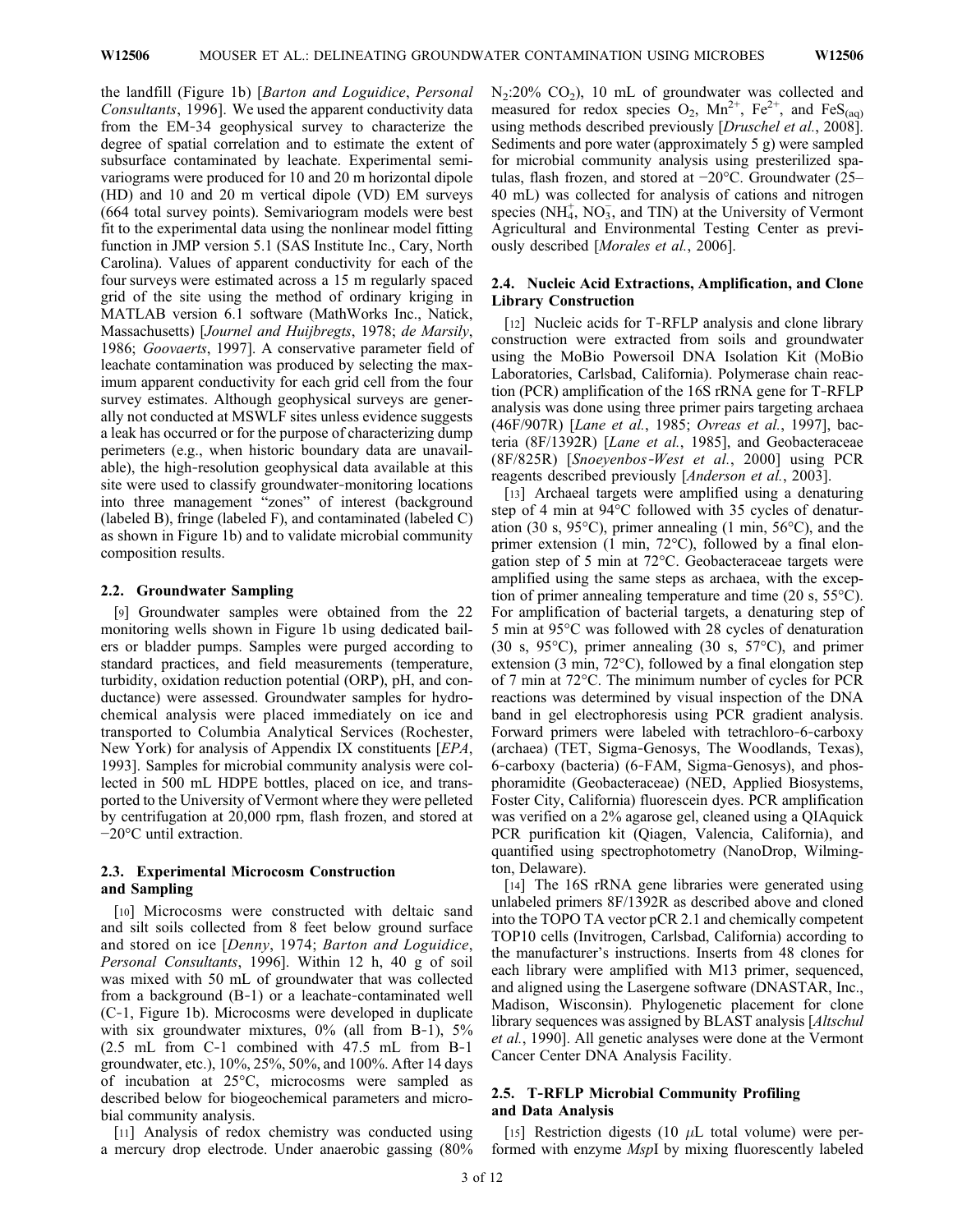and purified PCR product (150 ng, quantified using a NanoDrop spectrophotometer), enzyme buffer, 5 units (U) of enzyme, and water as previously described [Morales et al., 2006]. One microliter of each digest was mixed with 0.4  $\mu$ L Genscan 500 ROX size standard (Applied Biosystems), brought to 10  $\mu$ L total volume in deionized formamide, and quantified using capillary electrophoresis (ABI Prism 3100‐Avant Genetic Analyzer, Applied Biosystems). Negative controls were run for each primer set. T‐RFLP profiles were analyzed using GeneMapper (Applied Biosystems) with parameters set to exclude fragments shorter than 20 base pairs (bp) or larger than 600 bp and those under 50 fluorescence units [Blackwood et al., 2003]. Several levels of duplication were used in this study. Capillary electrophoresis of samples was conducted in triplicate to assess the consistency of base pair size calling determinations, to quantify the variability in fragment peak heights, and to establish the minimum fluorescence intensity of T‐RFLP fragments (T‐RF) to be included in further statistical analysis [Osborn et al., 2000]. Fragments were binned into T-RFs at a spacing of  $1.0 \pm 0.2$  bp standard deviation [Dunbar et al., 2001]. T-RFs were excluded from the set if they occurred in less than two of the three triplicate runs or were below 50 fluorescence units. Bias associated with T‐RF absence (i.e., similarities caused by double zeros) was minimized by requiring T‐RFs to be present in a minimum of two field samples and in both duplicate microcosms for inclusion in statistical analysis. Thus, average and standard deviations for T‐RF peak fluorescence intensity presented for the six different levels of leachate treatment represent  $n = 6$  values across the duplicate microcosms.

#### 2.6. Statistical Methods

[16] Principal component analysis (PCA) on correlation matrices was used to detect correlations within hydrochemical data and T‐RFLP microbial community profiles and to transform data into statistically independent variables for classifying contamination levels (e.g., background, fringe, or contaminated). Four separate PCAs were conducted on hydrochemistry, on bacterial community composition, on all three microbial communities (archaea, bacteria, and Geobacteraceae), and between hydrochemistry and the combined microbial community profiles.

[17] For each microcosm treatment, we report the number of T‐RFs shared across duplicate microcosms and two different diversity indices: the Shannon-Wiener Index H' and the Jaccard Index J. The Shannon‐Wiener Index is calculated as  $H' = -\sum_{\pi} \ln \pi$ , where  $\pi$  represents the relative abundance of a T-R $\overline{F}$  in a given fingerprint [Hill et al., 2003]. The Jaccard Index is calculated as  $J(a, b) = \frac{a \cup b}{a \cap b}$ , where  $\cup$  is the number of aboved T. R.E. (counting) between two fine approximate number of shared T‐RFs (or union) between two fingerprints  $(a, b)$  and  $\cap$  is the number of total T-RFs, or intersection between fingerprints  $(a, b)$  [Chao et al., 2005]. In this application, the Shannon‐Wiener Index describes the sample diversity by accounting both for abundance and evenness of T‐RF phylotypes, while the Jaccard Index measures phylotype similarity between any two samples on a scale of 0–1, with a value of 1 indicating identical phylotype composition. Jaccard Index values were calculated between the background treatment and all other treatments. Relevant T‐RFs were compared to the Ribosomal Database II using Mica and FragSort [Sciarini and Michel, 2005] as described previously

[Morales et al., 2006]. Significance levels for statistical analyses, including testing for normality, analysis of variance (ANOVA), Tukey‐Kramer method, and Spearman's Rho correlation analyses, were conducted at the  $\alpha$  = 0.05 level in JMP software.

#### 3. Results

#### 3.1. Statistical Analysis of Hydrochemistry and Microbial Community Composition

[18] Leachate-contaminated groundwater-monitoring locations (C‐1 through C‐3) had significantly elevated levels of 14 parameters compared with background wells, while fringe locations differed from background only by ORP and iron levels (Table 1). Univariate methods were unable to detect significant differences for any of the 25 parameters listed in Table 1 across all three levels of groundwater quality (background, fringe, and contaminated).

[19] Using multivariate statistical methods, PCA revealed that a large proportion of the groundwater hydrochemistry data set variance (∼80%) could be explained in four principal components. Consistent with univariate statistical techniques, the first principal component score, PC1, plotted across the x axis in Figure 2a, showed large differences in groundwater quality between the three contaminated locations (C‐1 through C‐3) when compared with all other fringe and background locations. Differences among fringe and background wells were not well pronounced, as evidenced by the overlap in B and F well designations in Figure 2a. PC1 described about 48% of the variance in the groundwater hydrochemistry data set and was significantly correlated  $(r >$ 0.8) to general leachate indicators, including TOC, COD, TDS, Mg and Na, specific conductance, chloride, hardness, and alkalinity (see Auxiliary Materials, Table  $S1$ ).<sup>1</sup> PC2, plotted across the y axis in Figure 2a, described an additional 16% of the data set variance, with significant correlations to BOD, sources of organic and inorganic nitrogen (TON and NH3), and phenols, along with Ca and K. The third and fourth PCs explained about 16% of the total data set variance and were largely correlated to redox parameters, including pH, ORP,  $\overline{NO_3}$ , Fe, Mn, and  $SO_4^{2-}$  (Auxiliary Materials, Table S1).

[20] T-RFLP analysis revealed a total of 40, 115, and 54 T‐RFs for archaea, bacteria, and Geobacteraceae primers, respectively, across the 22 monitoring locations. When PCA was conducted using bacterial community profiles, 12 PCs were needed to describe the large majority (∼80%) of data set variance. However, plots of PC1 and PC2, describing only 11% and 9% of the data set variance, respectively, indicate that despite data set variability, bacterial profiles detected differences among the monitoring wells that were consistent with the monitoring location's position relative to the unlined landfill and leachate plume (Figure 2b). Fringe locations near the up‐gradient landfill perimeter (F‐3 and  $F-4$ ) were separated along PC1 (x axis), while contaminated and fringe locations near the leading edge of the plume (C-1 through C-3, F-1, F-2, and F-7) were separated from background locations across PC2.

[21] The addition of archaea and Geobacteraceae T‐RFs created a similar pattern of separation to bacterial community

<sup>&</sup>lt;sup>1</sup>Auxiliary materials are available in the HTML. doi:10.1029/ 2010WR009459.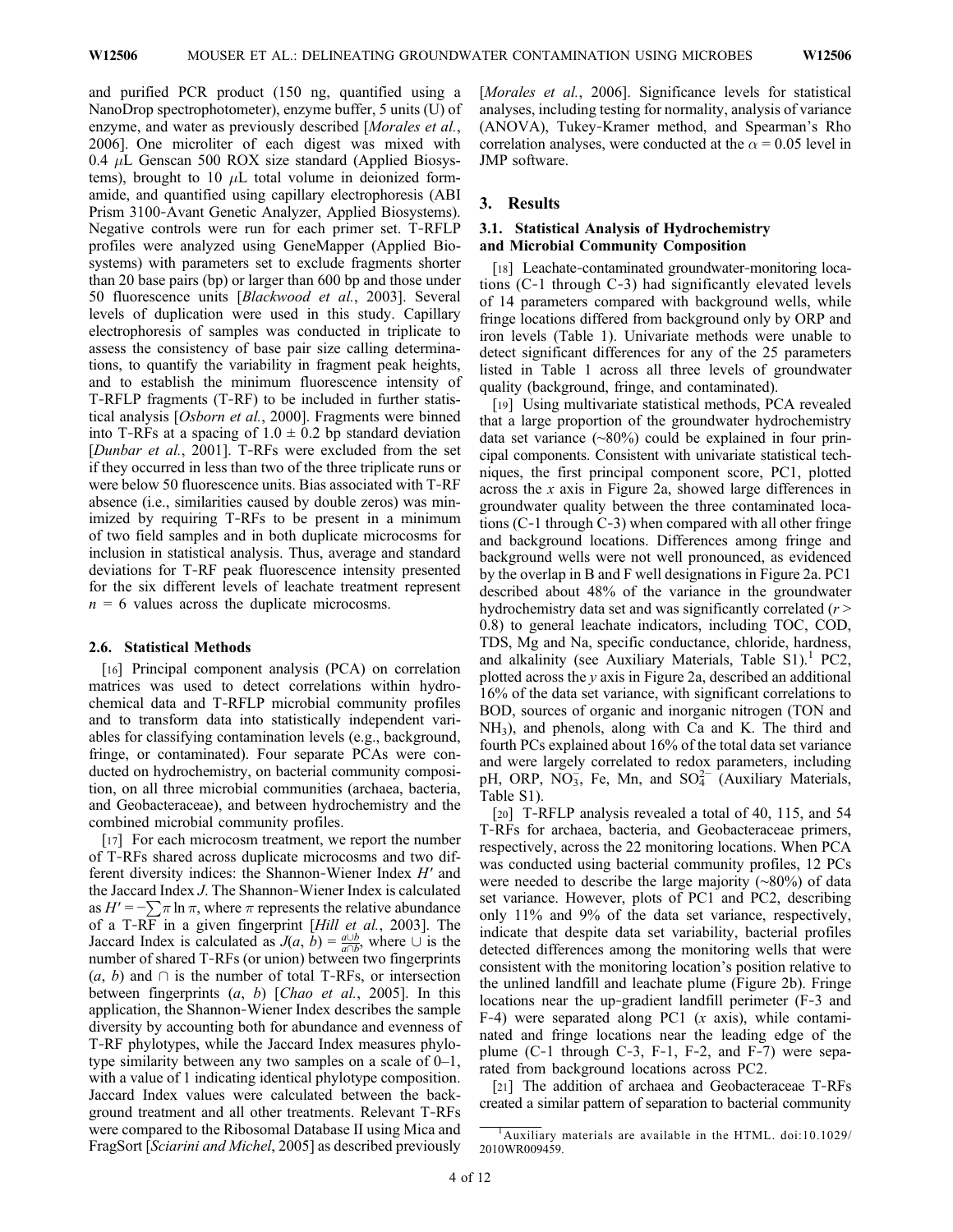| Parameter                               | Background Wells (B1-B11) | Fringe Wells $(F1-F8)$ | Contaminated Wells (C1-C3) |
|-----------------------------------------|---------------------------|------------------------|----------------------------|
| Temperature $(^{\circ}C)$               | $8.9 \pm 1.2$             | $10 \pm 1.1$           | $11.1 \pm 2$               |
| Oxidation reduction potential (ORP, mV) | $48 \pm 55$ (a)           | $-16 \pm 35$ (b)       | $-38 \pm 13$ (b)           |
| pH                                      | $7.0 \pm 0.4$             | $6.6 \pm 0.4$          | $6.8 \pm 0.3$              |
| Specific conductance $(\mu S/cm)$       | $520 \pm 340$ (a)         | $1380 \pm 630$ (a)     | $7070 \pm 1850$ (b)        |
| Turbidity (NTUs)                        | $39 \pm 72$               | $17 \pm 18$            | $50 \pm 10$                |
| Alkalinity (as $CaCO3$ )                | $230 \pm 160$ (a)         | $550 \pm 245$ (a)      | $3440 \pm 900$ (b)         |
| Hardness (as $CaCO3$ )                  | $302 \pm 179$ (a)         | $427 \pm 166$ (a)      | $1420 \pm 498$ (b)         |
| Total dissolved solids (TDS)            | $367 \pm 214$ (a)         | $592 \pm 240$ (a)      | $3547 \pm 802$ (b)         |
| Chloride $(Cl^-)$                       | $25 \pm 37$ (a)           | $49 \pm 43$ (a)        | $728 \pm 228$ (b)          |
| Sulfate $(SO_4^{2-})$                   | $52 \pm 40$               | $47 \pm 41$            | $11 \pm 14.7$              |
| Nitrate $(NO_3)$                        | $1.9 \pm 2.0$             | $0.5 \pm 0.2$          | $< 0.5 \pm 0$              |
| Ammonia $(NH_3)$                        | $0.14 \pm 0.26$ (a)       | $31 \pm 29$ (a)        | $347 \pm 177$ (b)          |
| Total organic nitrogen (TON)            | $0.31 \pm 0.24$           | $0.5 \pm 0.7$          | $3.3 \pm 5.8$              |
| Total organic carbon (TOC)              | $3.3 \pm 2.2$ (a)         | $17.5 \pm 8.4$ (a)     | $328 \pm 271$ (b)          |
| Chemical oxygen demand (COD)            | $8.9 \pm 4.7$ (a)         | $48 \pm 20.8$ (a)      | $1056 \pm 850$ (b)         |
| Biological oxygen demand (BOD)          | $2.0 \pm 0$ (a)           | $17.8 \pm 14.5$ (a)    | $230 \pm 340$ (b)          |
| Total phenols                           | $0.005 \pm 0$ (a)         | $0.007 \pm 0.005$ (a)  | $0.4 \pm 0.7$ (b)          |
| Calcium $(Ca)$                          | $88 \pm 57.5$ (a)         | $91 \pm 53$ (a)        | $276 \pm 230$ (b)          |
| Cadmium (Cd)                            | $0.005 \pm 0$             | $0.005 \pm 0$          | $0.005 \pm 0$              |
| Iron $(Fe)$                             | $1.2 \pm 1.6$ (a)         | $48 \pm 28$ (b)        | $47 \pm 37$ (b)            |
| Lead (Pb)                               | $0.005 \pm 0$             | $0.005 \pm 0.001$      | $0.005 \pm 0$              |
| Magnesium (Mg)                          | $20.1 \pm 13.7$ (a)       | $37 \pm 20$ (a)        | $178 \pm 35$ (b)           |
| Manganese (Mn)                          | $1.4 \pm 2.7$             | $2.7 \pm 2.0$          | $1.3 \pm 1.0$              |
| Potassium (K)                           | $4.7 \pm 3.1$ (a)         | $28.0 \pm 30$ (a)      | $233 \pm 161$ (b)          |
| Sodium (Na)                             | $18 \pm 19$ (a)           | $53 \pm 38$ (a)        | $692 \pm 220$ (b)          |

Table 1. Summary of Water Quality Parameters for Background, Fringe, and Landfill Leachate–Contaminated Groundwater Monitoring Locations<sup>a</sup>

<sup>a</sup>Values represent the mean concentration plus standard deviation (in parentheses) for the reported parameters in units of milligrams per liter (mg/L) unless otherwise denoted. Cations are reported as dissolved species. Letters in parentheses indicate significant differences among locations ( $P \le 0.05$ ; Tukey‐Kramer test for multiple comparisons among means). If no letters are given, no significant differences were observed among the three groups of monitoring wells.

composition used alone (Figure 2c). The combined microbial PCA required 12 PCs to explain more than 80% of the data set variance, with fringe wells separating from others across PC1 (x axis) and contaminated wells separating from background monitoring locations along PC2  $(y \text{ axis})$ . Monitoring location F‐6 fell within the background locations in the bacterial PCA but within the contaminated locations in the combined microbial PCA (Figures 2b and 2c, respectively).

[22] The largest degree of separation between all three groups of monitoring locations (background, fringe, and contaminated) was observed when the microbial community profiles were combined with the hydrochemistry data in a fourth PCA analysis (Figure 2d). Twelve components were again necessary to explain more than 80% of the data set variance. Yet despite the data set variability, contaminated locations separate clearly from others across PC1 (12% of the data set variance), and fringe locations separate from background locations across PC2 (11% of the variance). PC1 loadings remain strongly correlated to leachate indicators, including sources of carbon, nitrogen, and ionic concentrations (Ca, Cl, K, Mg, and Na), in addition to significant loadings from T‐RFs belonging to Geobacteraceae, bacteria, and archaea (see Auxiliary Materials, Table S2). The second PC is strongly correlated to ORP, Fe, and  $NO<sub>3</sub>$ , along with a dozen microbial fragments. Parameter loadings on the third PC include pH and various T‐RFs (see Auxiliary Materials, Table S2).

#### 3.2. Biogeochemistry in Microcosm Treatments

[23] Microcosms were constructed with site soils and mixtures of groundwater collected from a background well (B‐1) or leachate‐impacted well (C‐1) to replicate the spatiotemporal "fringe" effect (biogeochemical transition

between aerobic, nitrate-reducing, and iron-reducing electron accepting processes) observed in the PCA analyses. Microcosms with 5% or less C‐1 groundwater exhibited detectable levels of oxygen and nitrate, while little ammonium, dissolved iron, or iron sulfide concentrations had accumulated (Table 2). For microcosms treated with 10%– 25% C‐1 groundwater, low levels of oxygen and nitrate (near equipment/analytical detection limits) are detectable concurrent with reduced electron acceptors:  $Fe^{2+}$ , Mn<sup>2+</sup>, and FeS $_{(aa)}$ . Once C-1 groundwater concentrations surpass 50%, oxygen and nitrate levels are depleted, and reduced concentrations of iron and manganese species begin to accumulate at higher levels.

[24] Using univariate and multivariate statistical analysis of hydrochemistry as a guide for parameters indicative of leachate contamination, we tested what level of known leachate (0%–100%) could be detected for nine different parameters in Table 2. These included iron species (Fe,  $Fe^{2+}$ , and FeS), forms of inorganic and organic nitrogen ( $\rm NH_4^+$ , TIN, and TON), and cation species (K, Mg, and Na). Only inorganic nitrogen (NH $_4^+$  and TIN) could be used to detect differences across all six treatments (see footnotes in Table 2). Cationic species, including K and Na, detected four levels across microcosms, while Mg detected only three. Total Fe detected only two levels of microcosm treatments, while reduced iron species ( $Fe<sup>2+</sup>$  and FeS) detected three. No statistical differences were observed in organic nitrogen (TON) (Table 2).

#### 3.3. Bacterial Community Dynamics in Microcosm **Treatments**

[25] Bacterial community dynamics in response to biogeochemical changes due to leachate were assessed from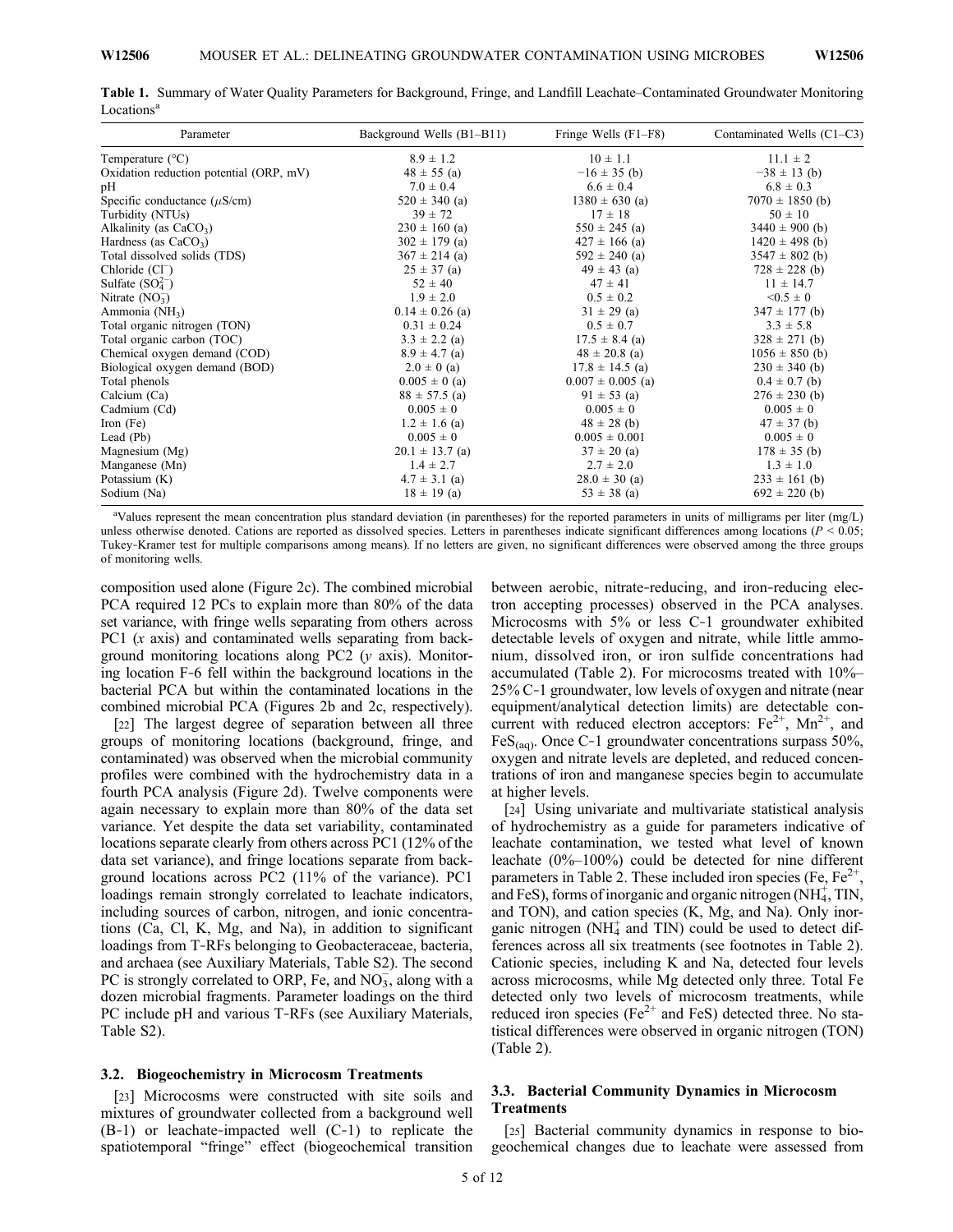

Figure 2. The first two component scores (PC1 and PC2) for principal component analysis conducted on (a) groundwater hydrochemistry, (b) 16S rRNA gene bacterial community composition, (c) microbial community composition (archaea, bacteria, and Geobacteraceae), and (d) combined hydrochemistry and microbial community composition collected from monitoring wells surrounding an unlined landfill.

microcosms by analysis of the 16S rRNA gene. A total of 86 bacterial T‐RFs were detected across the gradient of microcosm treatments in this study, with their frequencies shown in Figure S1 in the auxiliary material. At a bacterial ecology level, neither the number of T-RFs  $(48 \pm 8.2)$  nor the Shannon-Wiener Diversity Index  $H'$  (3  $\pm$  0.4) were significantly correlated to the percent leachate (Spearman's Rho >  $-0.77$ ,  $p > 0.07$ ). In contrast, the Jaccard Index calculated between background (B‐1, 0% leachate) microcosms and all others decreased significantly as the percent of leachate increased (Spearman's Rho >  $-0.99$ ,  $p < 0.001$ ) (Figure 3a).

[26] Analysis of 16S rRNA gene clone libraries indicates a shift in bacterial community composition from clones with high similarity to Actinobacteria,  $\alpha$ - and  $\beta$ -Proteobacteria, and Verrucomicrobia under background (B‐1, 0% leachate) conditions to one with clones with high similarity to Chloroflexi, Firmicutes, and  $\alpha$ - and  $\delta$ -Proteobacteria under leachate‐contaminated conditions (C‐1, 100% leachate) (Figure 4). Clone sequences similar to a diversity of  $\alpha$ -

and  $\beta$ -Proteobacteria (90%–98% similarity) made up the largest percentage of bacteria in background microcosms and included species within the Bradyrhizobiaceae, Caulobacteraceae, Methylobacteriaceae, Comamonadaceae, and Burkholderiaceae families. Background microcosms had a number of Actinobacteria clones with high similarity to Actinomycetales (91%–97%) and clones with high similarity to the Opitutus species (91%–95%) within the division Verrucomicrobia.

[27] The microcosms containing leachate (C-1, 100%) leachate) were abundant in clones with high similarity to organisms typically involved in the cycling of both simple and complex organics under iron‐ and sulfate‐reducing conditions, such as Chloroflexi, Firmicutes, and  $\alpha$ - and  $\delta$ -Proteobacteria (Figure 4). Within the phylum Firmicutes, this included clones with sequences similar to *Clostridium*, Sporobacter, and Desulfotomaculum species (84%–97%). Microcosms with C-1 groundwater were abundant in clones highly similar to the Desulfuromonadales, including Geobacter and Pelobacter species (87%–97%). Clones with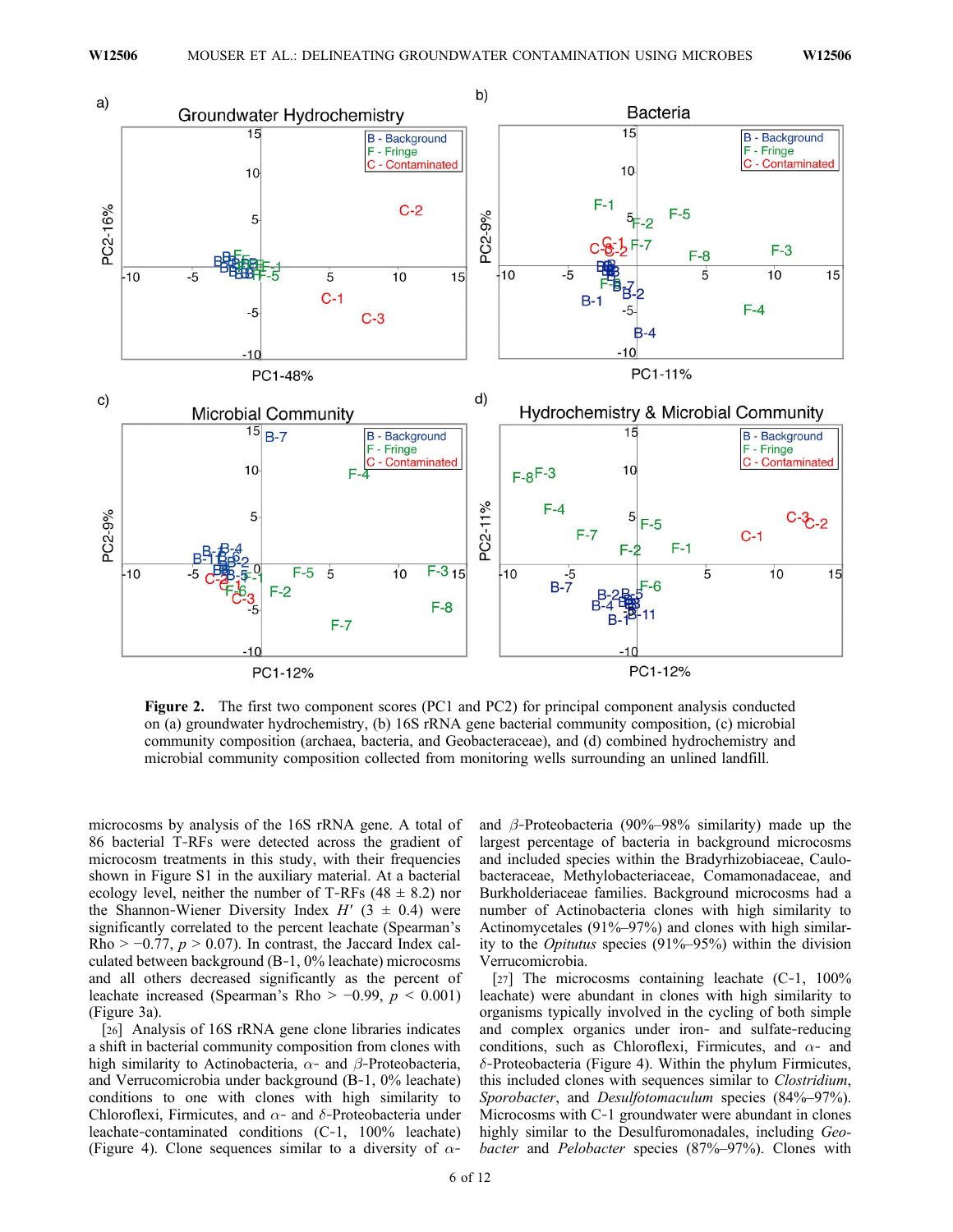| Parameter            | $0\%$               | $5\%$               | 10%                 | 25%                 | 50%                 | $100\%$            |
|----------------------|---------------------|---------------------|---------------------|---------------------|---------------------|--------------------|
| $O_2$ (mg/L)         | $2.3 \pm 0.6$       | $3.2 \pm 0.2$       | $1.7 \pm 0.3$       | $2.4 \pm 0.4$       | $<1 \pm 0.1$        | $\leq 1 \pm 0.5$   |
| $NO_3^-$ (mg/L)      | $2.0 \pm 1.1$       | $< 0.9 \pm 0$       | $0.9 \pm 0$         | $1.0 \pm 0.1$       | $< 0.9 \pm 0$       | $< 0.9 \pm 0$      |
| $Mn$ (mM)            | $4.4 \pm 0.01$      | $5.1 \pm 0.03$      | $5.3 \pm 0.31$      | $5.3 \pm 0.7$       | $4.9 \pm 0.8$       | $5.7 \pm 0.2$      |
| $Mn^{2+}$ ( $\mu$ M) | $280 \pm 19$        | $233 \pm 2$         | $262 \pm 32$        | $174 \pm 6$         | $283 \pm 13$        | $346 \pm 5$        |
| Fe (mM)              | $< 0.8 \pm 0.2$ (a) | $< 0.8 \pm 0.1$ (a) | $1.7 \pm 0.8$ (a)   | $1.1 \pm 0$ (a)     | $5 \pm 2$ (a, b)    | $7.4 \pm 0.7$ (b)  |
| $Fe^{2+} (\mu M)$    | $5 \pm 3$ (a)       | $5 \pm 0$ (a)       | $54 \pm 32$ (a, b)  | $21 \pm 9$ (a, b)   | $187 \pm 61$ (b, c) | $252 \pm 31$ (c)   |
| FeS $(\mu A)$        | $5 \pm 2$ (a)       | $5 \pm 0$ (a)       | $35 \pm 21$ (a, b)  | $13 \pm 5$ (a, b)   | $120 \pm 39$ (b, c) | $162 \pm 20$ (c)   |
| $SO_4^{2-}(\mu M)$   | $199 \pm 28$        | $262 \pm 13$        | $263 \pm 10$        | $243 \pm 21$        | $244 \pm 31$        | $215 \pm 23$       |
| $NH4+$ (mM)          | $0.1 \pm 0.02$ (a)  | $0.4 \pm 0.03$ (b)  | $0.7 \pm 0.02$ (c)  | $1.5 \pm 0.04$ (d)  | $2.2 \pm 0.03$ (e)  | $6.4 \pm 0.04$ (f) |
| $TIN$ (mg/L)         | $2 \pm 0$ (a)       | $6 \pm 0$ (b)       | $10 \pm 0$ (c)      | $21 \pm 1$ (d)      | $31 \pm 0$ (e)      | $90 \pm 1$ (f)     |
| TON(mg/L)            | $61 \pm 16$ (a)     | $23 \pm 13$ (a)     | $10 \pm 0$ (a)      | $9 \pm 3$ (a)       | $20 \pm 8$ (a)      | $9 \pm 6$ (a)      |
| $Ca \ (mg/L)$        | $78 \pm 2$          | $104 \pm 4$         | $103 \pm 6$         | $112 \pm 17$        | $104 \pm 26$        | $130 \pm 1$        |
| $K$ (mg/L)           | $26 \pm 2$ (a)      | $32 \pm 1$ (a, b)   | $35 \pm 1$ (a, b)   | $45 \pm 3$ (b)      | $61 \pm 4$ (c)      | $110 \pm 3$ (d)    |
| $Mg$ (mg/L)          | $12 \pm 0.5$ (a)    | $16 \pm 0.5$ (a, b) | $17 \pm 0.5$ (a, b) | $22 \pm 2.2$ (a, b) | $25 \pm 4.9$ (b)    | $41 \pm 1.4$ (c)   |
| Na $(mg/L)$          | $33 \pm 1.3$ (a)    | $35 \pm 0.8$ (a)    | $37 \pm 0.1$ (a)    | $48 \pm 0.5$ (b)    | $61 \pm 0.8$ (c)    | $99 \pm 1.9$ (d)   |
| $B$ (mg/L)           | $0.1 \pm 0.05$      | $0.1 \pm 0.04$      | $0.1 \pm 0.04$      | $0.3 \pm 0.05$      | $0.5 \pm 0.05$      | $1 \pm 0.05$       |
| $Cu$ (mg/L)          | $0.1 \pm 0.004$     | $0.1 \pm 0.01$      | $0.05 \pm 0.002$    | $0.1 \pm 0.01$      | $0.03 \pm 0.01$     | $0.01 \pm 0.001$   |
| $\text{Zn}$ (mg/L)   | $1 \pm 0.01$        | $1 \pm 0.04$        | $1 \pm 0.11$        | $1 \pm 0.13$        | $1 \pm 0.09$        | $1 \pm 0.09$       |

Table 2. Summary of Biogeochemical Parameters Sampled From Groundwater and Sediment Microcosms Incubated Over a 14 Day Period<sup>a</sup>

<sup>a</sup>Values represent the median concentration plus range (in parentheses) for the reported parameters in units of milligrams per liter (mg/L), milimolar (mM), micromolar (uM), or microamp (uA). Percentages shown in the column heads represent the ratio of background groundwater from monitoring location B-1 relative to leachate-contaminated groundwater from monitoring location C-1, with 100% representing all C-1 groundwater. Letters in parentheses denote parameters tested for significant differences ( $P < 0.05$ ; Tukey-Kramer test for multiple comparisons among means). Where differences among treatments were observed, letters vary across experimental treatments.

similarity to several *Dehaloccoides* species (85%) within the Chloroflexi phylum were also more abundant in microcosms containing leachate‐contaminated groundwater.

[28] The mean peak height intensities of nine fragments were positively correlated to the percent leachate (i.e., fragment intensity increased with increased leachate (Spearman's Rho > 0.82,  $p < 0.05$ )), while the mean intensities of 22 other fragments were negatively (inversely) correlated to leachate (fragment intensity decreased when percent leachate increased (Spearman's Rho > −0.82, p < 0.05)). A comparison of observed to in silico predicted fragments indicated that shifts in T‐RF patterns were consistent with clone library results. T‐RFs that increased in abundance with percent leachate matched in silico fragments belonging to Bacteroidetes, Firmicutes, and  $\alpha$ - and  $\delta$ -Proteobacteria, while those that decreased in abundance with percent leachate were related to in silico fragments matching Actinobacteria, Chloroflexi, Firmicutes, and  $\alpha$ and  $\beta$ -Proteobacteria (Table 3).

[29] Specific examples of T‐RF shifts in response to increased leachate treatment were plotted for six fragments found to be significantly correlated to leachate content. In Figure 3b, fragment 161 (in silico matches to Firmicutes Bacillales and  $\alpha$ -Proteobacteria, Table 3) was detected across all treatments, increasing threefold when 50% or more C-1 groundwater was added to microcosms. T-RFs 471 (in silico match to Firmicutes Clostridia) and T‐RF 504 (in silico match to  $\delta$ -Proteobacteria) were below detection at 25% and 10% leachate, respectively, yet increased in abundance with leachate composition (Figure 3b). The in silico matches to T-RF 504 included *Desulfovibrio* sp. and Geobacter sp.

[30] A similar inverse trend was observed for fragments with significant negative correlations to leachate. T‐RFs 68, which matched in silico fragments similar to Firmicutes Lactobacillales, decreased by more than threefold with the onset of leachate and was not observed at analytical detection limits when 100% leachate was applied to microcosms.

T-RF 136 (in silico match to  $\beta$ -Proteobacteria Burkholderiales) decreased only slightly with 25% or less leachate but was reduced to below detection limits at 50% or higher leachate levels (Table 3 and Figure 3c). Fragments matching Actinobacteridae and  $\beta$ – and  $\gamma$ –Proteobacteria were found as in silico matches to T‐RF 143. The peak fluorescence of T‐RF 143 decreased by more than fourfold from 0% to 25% leachate, then remained below detection limits with larger percentages of leachate. The in silico matches to T‐RF 143 included Burkholderia sp. and Pseudomonas sp.

#### 4. Discussion

#### 4.1. Statistical Characterization of a Groundwater Fringe

[31] Multivariate analyses have been used to link specific microbial community changes in response to ecosystem changes [Dollhopf et al., 2001; Fields et al., 2006; Morales et al., 2006; Brielmann et al., 2009; Feris et al., 2009]. Specifically, PCA has previously been used for assessing correlations between hydrochemistry and microbial composition in leachate-contaminated groundwater [Ludvigsen] et al., 1997; Röling et al., 2001] and to produce independent variables for estimating the spatial correlation of microbial communities in leachate‐contaminated groundwater [*Mouser et al.*, 2005]. While the degree of autocorrelation for microbial communities in pristine and contaminated sediments is estimated at less than 1 m [Mummey and Stahl, 2003; *Brad et al.*, 2008], the spatiotemporal dynamics of microbial populations in groundwater is not well established and should be considered in monitoring strategies. Multivariate statistical analyses performed here confirm that for one snapshot in time, profiles of bacteria, archaea, and Geobacteraceae more distinctly identified fringe monitoring locations, while hydrochemistry data were more efficient in separating contaminated locations. This is consistent with observations by others [*Fields et al.*, 2006] suggesting that microbial phylogeny and functionality in intermediate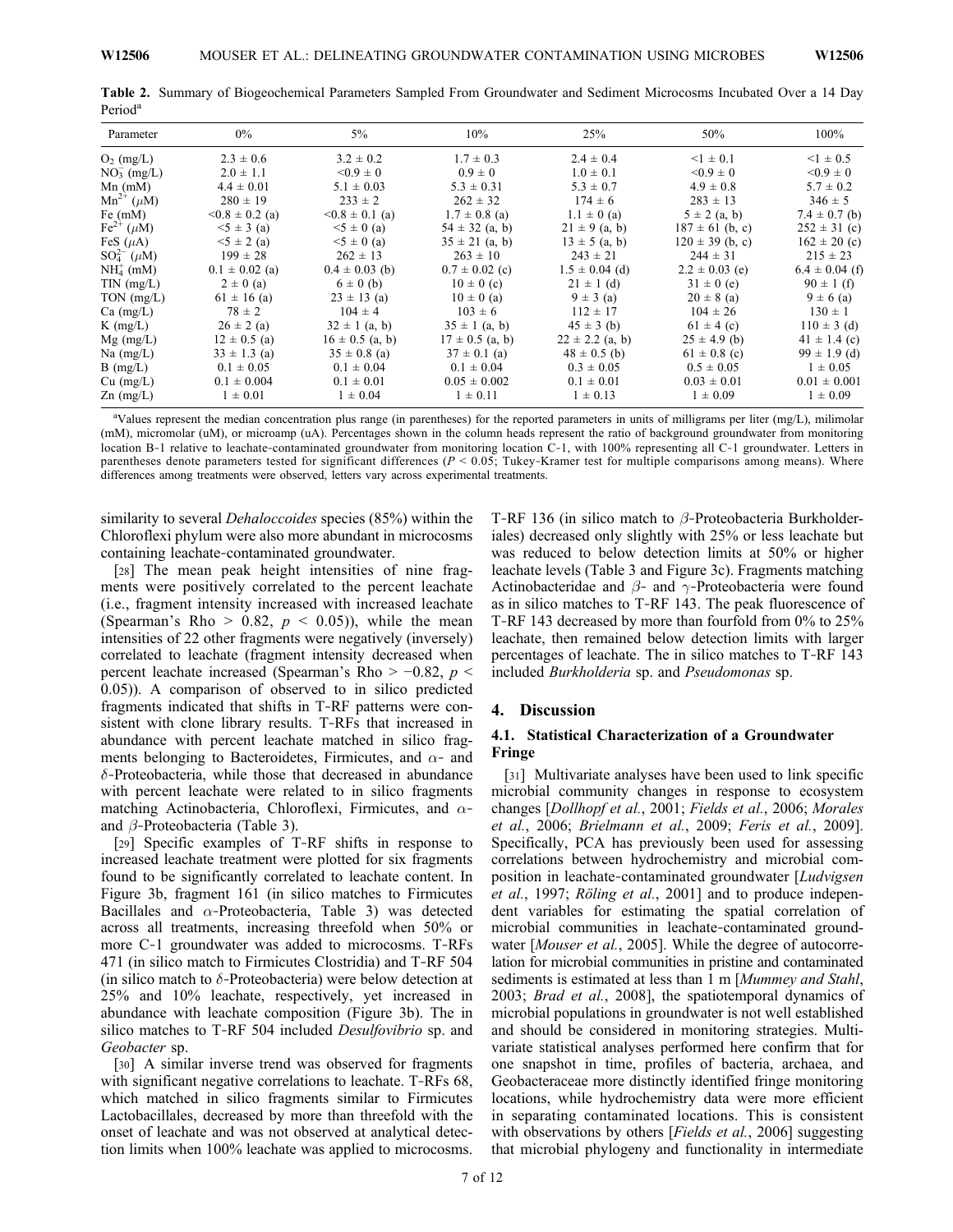

Figure 3. (a) Ecological indices for duplicate microcosms, including the number of T‐RFs, Shannon‐Wiener Index H′, and Jaccard Index J. (b) Change in fragment intensity for three T‐RFs positively correlated to landfill leachate in microcosm treatments. (c) Change in fragment intensity for three T‐RFs inversely correlated to leachate treatment. T‐RF peak fluorescence values represent triplicate fragment height readings for duplicate microcosms  $(n = 6)$ , with means (bars) and standard deviations (whiskers).

monitoring locations are different from background and contaminated locations. An improved characterization of groundwater quality was achieved when microbial community profiles were combined with the hydrochemistry information. The combined PCA separated background, fringe, and contaminated locations across PC1 and PC2 in loading patterns that are related to the primary electron accepting processes and dominant microbial community in

the subsurface. Background locations remained clustered together; fringe locations dominated by nitrate and low‐ level iron reduction were separated across PC2, while other fringe locations and contaminated locations undergoing iron and sulfate reduction were separated across PC1. The multivariate separation of discrete monitoring locations is consistent, in general, with classification of plume zones based on high‐resolution data collected using geophysical methods and interpolated using geostatistics and highlights the value of biological information for an improved sensitivity in the monitoring network in the absence of a detailed geophysical survey.

[32] This improved classification is important not only from a detection standpoint but also for long-term monitoring of leachate‐contaminated plumes. It allows for a more sensitive measure of groundwater quality impacts from landfills and provides a gauge of natural attenuation processes along a site-specific "subtle" to "gross" contamination spectrum. Gross changes, such as those separating microbial communities present in the plume center of mass (C‐1 through C‐3) or directly down‐gradient of the landfill (F‐1 and F‐5), would probably be associated with statistically detectable differences in hydrochemistry, including increased ionic content, organic carbon demand, or the presence of anthropogenic compounds not typically observed in groundwater aquifers. Subtle changes, as evidenced in differences observed in fringe wells along the up-gradient landfill perimeter (F-3 and F-4) and down-gradient plume fringe  $(F-2, F-5, F-7, F-7)$ and F‐8), were related to decreased redox potentials, increased available inorganic nitrogen, and increased iron species across groundwater–monitoring wells and in microcosm treatments. Reduced iron is mobile; therefore, a shift from oxic to anoxic conditions would be expected to produce increased levels of iron groundwater‐monitoring wells down‐gradient from the leachate source. While these biogeochemical trends may be difficult to detect at relatively low leachate content through statistical means, changes were distinctly observable using microbial community profiles and PCA statistical analysis.

#### 4.2. Challenges in Using Hydrochemical Data for Detecting Contamination

[33] Microcosm treatments replicated the spatiotemporal biogeochemical gradient between oxic (aerobic and nitrate reduction) and anoxic (iron and sulfate reduction) electron‐ accepting processes that have been described in other leachate-contaminated subsurface environments [Christensen] et al., 1994]. However, even across a known gradient of leachate, statistically significant differences in hydrochemistry were difficult to detect in microcosms without a larger percentage (what would be considered 50% or greater) of leachate present. Cation species (Fe, K, Mg, and Na) tested in microcosms separated into two to four statistical groups, while redox-sensitive iron species (Fe<sup>2+</sup> and FeS<sub>(aq)</sub>) and inorganic forms of nitrogen  $(NH_4^+$  and TIN) separated into three and six groups, respectively. Thus, iron species and inorganic nitrogen may be two of the better hydrogeochemical parameters for detecting the onset of leachate in the groundwater.

[34] At the field scale, we detected differences between two distinct groups of water quality for a similar listing of cation and nitrogen species to those noted in microcosm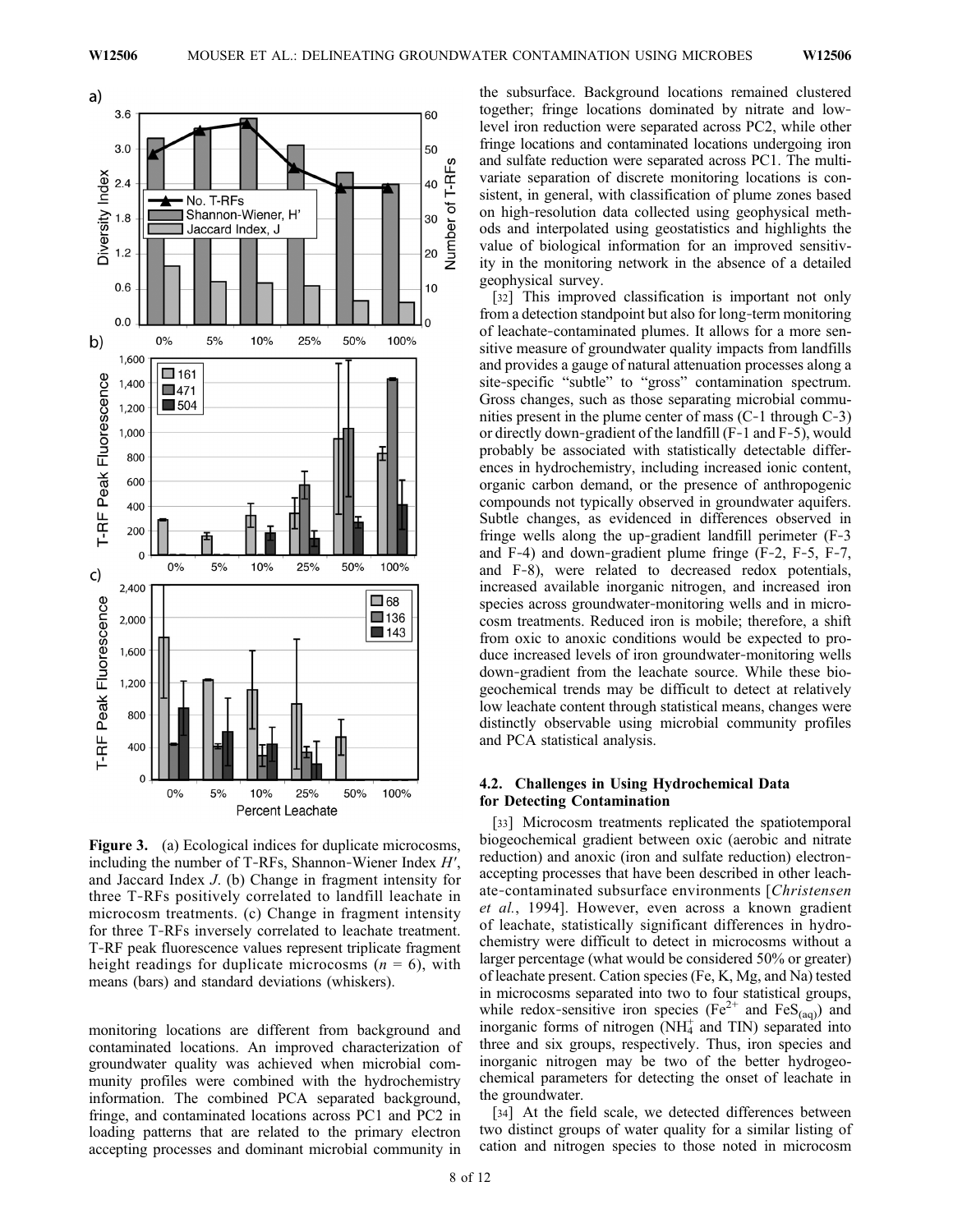

Figure 4. Bacterial community composition based on 16S rRNA clone sequences extracted from microcosms treated with background groundwater (B‐1) or leachate‐contaminated groundwater (C‐1).

treatment; however, none of the 25 hydrochemical parameters analyzed at the site could differentiate fringe locations from either contaminated or background groundwater quality. This demonstrates the difficulty in comparing physiochemical trends using a traditional up‐gradient versus down‐gradient monitoring strategy at landfills, specifically if background water quality conditions are not characterized prior to the onset of waste disposal activities. Of the 14 parameters listed in Table 1 with statistical differences, ORP levels and iron concentrations in fringe wells were more similar to contaminated locations, while other noted statistical differences grouped fringe wells with background locations. ORP and iron were also two of the key hydrochemical drivers in the separation of fringe from background locations once microbial community profiles were added to hydrochemistry data in the combined PCA. Unfortunately, while ORP and iron-related biogeochemical changes may be related to the onset of landfill leachate in this aquifer example, it may also result from changes in surface hydrology, groundwater recharge, or loading of organic materials not related to landfill leachate [Chapelle et al., 1995; Anderson and Lovley, 1997]. Thus, statistical differences in plume biogeochemistry alone are not sufficient for detecting or classifying landfill leachate contamination in this example.

[35] Microbial community profiles provided an alternative measure of groundwater quality information that complimented hydrochemistry data and was related to the contamination source. Overall biodiversity of sediment microcosms was consistent with or slightly lower than numbers observed in other shallow aquifers [Brielmann et al., 2009; Stein et al., 2010]. At a broad level, the Jaccard Index showed a divergence away from the background bacterial community composition as a larger percentage of leachate– contaminated groundwater was added to the microcosms. Significant decreases in 25% of community members (22/86 of detected T‐RFs) due to the onset of contaminants is consistent with a reduction in bacterial population complexity and diversity observed in other studies [Griebler and Lueders, 2009]. While its possible that shifts in T-RF community composition in the field and at the lab scale are related solely to changes in cation species alone [Brielmann et al., 2009], it is more likely that fringe-observed differences in the microbial community are related to carbon and nitrogen nutrient materials driving redox conditions, in particular, nitrate, iron, or sulfate‐reducing TEAPs and associated microbial biota. Community characterization derived through T‐RF in silico analysis and the sequencing of the 16S rRNA gene indicate this shift is from a community dominated by  $\beta$ -Proteobacteria and Actinobacteria typical of a pristine aquifer to one with a larger proportion of Firmicutes and  $\delta$ -Proteobacteria [Griebler and Lueders, 2009]. Certain Clostridia, such as clones with high similarity to Sporobacter termitidis and Clostridium spp. observed here, have been associated with the degradation of complex organic materials derived from landfill leachates [Van Dyke and McCarthy, 2002; Burrell et al., 2004] and may be involved in similar decay processes at this site. Dissimilatory metal‐reducing bacteria such as clones with high similarity to Geobacter spp., Pelobacter spp., and Desulfovibrio sp. observed here are capable of coupling the oxidation of simple organics to the reduction sediment‐derived iron [Snoeyenbos‐West et al., 2000; Anderson et al., 2003; Cummings et al., 2003; Lin et al., 2005; Holmes et al., 2007].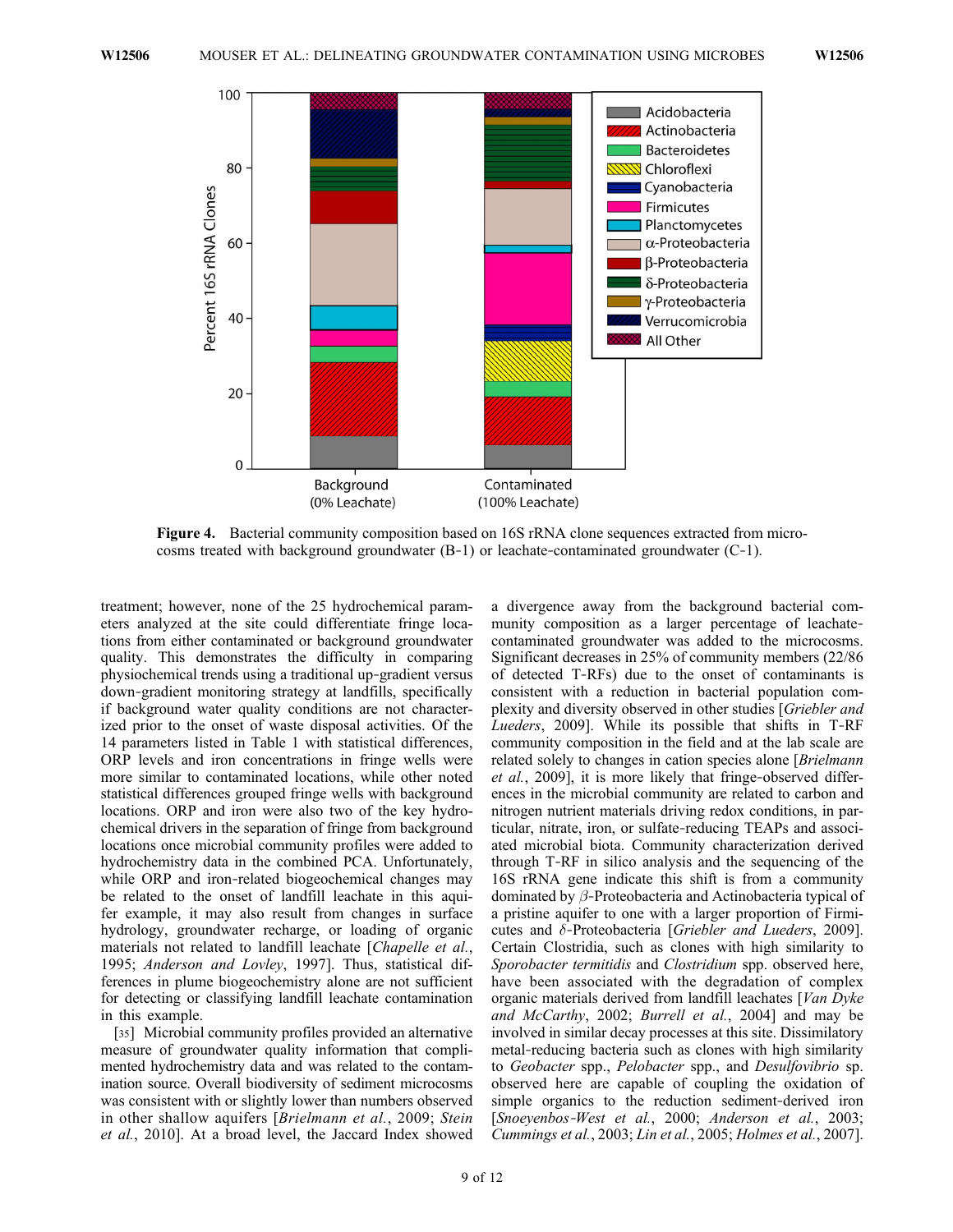| лпагу эгэ |                                 |           |                                                                             |
|-----------|---------------------------------|-----------|-----------------------------------------------------------------------------|
| Observed  | T-RF (bp) Correlation T-RF (bp) | Predicted | Bacterial Phylum, Order, and Family<br>(Based on in Silico Digest Analysis) |
|           |                                 |           | Positive Correlation                                                        |
| 92        | 0.82                            | 92        | Bacteroidetes Candidatus Cardinium                                          |
| 125       | 0.83                            | 126       | Unidentified/uncultured bacteria                                            |
|           |                                 | 127       | Proteobacteria $\alpha$ -Proteobacteria                                     |
|           |                                 |           | Rhizobiales                                                                 |
| 158       | 0.89                            | 158       | Actinobacteria Actinobacteridae                                             |
|           |                                 |           | Actinomycetales                                                             |
| 161       | 0.89                            | 161       | Firmicutes Bacillales Bacillaceae                                           |
|           |                                 | 161       | Proteobacteria $\alpha$ -Proteobacteria                                     |
|           |                                 |           | Rhizobiales                                                                 |
| 204       | 0.89                            | 204       | Actinobacteria Actinobacteridae                                             |
|           |                                 |           | Actinomycetales                                                             |
| 269       | 0.94                            | 268       | Fusobacteria Fusobacteriales                                                |
|           |                                 |           | Fusobacteriaceae                                                            |
| 471       | 0.94                            | 473       | Firmicutes Clostridia Clostridiales                                         |
| 504       | 0.93                            | 505       | Proteobacteria $\delta$ -Proteobacteria                                     |
|           |                                 |           | Desulfovibrionales                                                          |
|           |                                 | 506       | Proteobacteria $\delta$ -Proteobacteria                                     |
|           |                                 |           | Desulfuromonadales                                                          |
| 517       | 0.93                            | 517       | Chloroflexi uncultured bacterium                                            |
|           |                                 |           |                                                                             |
|           |                                 |           | Negative (Inverse) Correlation                                              |
| 61        | $-0.94$                         | 63        | Proteobacteria $\delta$ -Proteobacteria                                     |
|           |                                 |           | uncultured bacterium                                                        |
| 62        | $-0.83$                         | 63        | Proteobacteria $\delta$ -Proteobacteria                                     |
|           |                                 |           | uncultured bacterium                                                        |
| 65        | $-0.94$                         | 67        | Actinobacteria Actinobacteridae                                             |
|           |                                 |           | Actinomycetales                                                             |
| 68        | $-0.99$                         | 69        | <b>Firmicutes Lactobacillales</b>                                           |
|           |                                 |           | Carnobacteriaceae                                                           |
| 72        | $-0.89$                         | 72        | Proteobacteria $\gamma$ -Proteobacteria                                     |
|           |                                 |           | Thiotrichales                                                               |
| 89        | $-0.89$                         | 89        | Bacteroidetes uncultured bacterium                                          |
| 91        | $-0.84$                         | 91        | Bacteroidetes Flavobacteria                                                 |
|           |                                 |           | Flavobacteriales                                                            |
| 110       | $-0.87$                         | 109       | Unidentified/uncultured bacteria                                            |
| 115       | $-0.94$                         | 116       | Unidentified/uncultured bacteria                                            |
| 117       | $-0.93$                         | 117       | Chloroflexi Chloroflexales                                                  |
|           |                                 |           | Chloroflexaceae                                                             |
| 127       | $-0.89$                         | 127       | Proteobacteria $\alpha$ -Proteobacteria                                     |
|           |                                 |           | Rhizobiales                                                                 |
| 136       | $-0.93$                         | 135       | Proteobacteria $\beta$ -Proteobacteria                                      |
|           |                                 |           | <b>Burkholderiales</b>                                                      |
|           |                                 | 136       | Unidentified/uncultured bacteria                                            |
| 143       | $-0.94$                         | 143       | Actinobacteria Actinobacteridae                                             |
|           |                                 |           | Actinomycetales                                                             |
|           |                                 | 143       | Proteobacteria $\beta$ -Proteobacteria                                      |
|           |                                 |           | <b>Burkholderiales</b>                                                      |
|           |                                 | 143       | Proteobacteria $\gamma$ -Proteobacteria                                     |
|           |                                 |           | Pseudomonadales                                                             |
| 148       | $-0.83$                         | 148       | Firmicutes Bacillales Bacillaceae                                           |
| 154       | $-0.93$                         | 154       | Proteobacteria $\alpha$ -Proteobacteria                                     |
|           |                                 |           | <b>Rhizobiales</b>                                                          |
| 167       | $-0.94$                         | 167       | Firmicutes Bacillales Salinicoccus                                          |
| 175       | $-0.94$                         | 174       | Actinobacteria Actinobacteridae                                             |
|           |                                 |           | Actinomycetales                                                             |
|           |                                 | 175       | Proteobacteria $\alpha$ -Proteobacteria                                     |
|           |                                 |           | environmental samples                                                       |
| 178       | $-0.94$                         | 179       | Firmicutes Bacillales Bacillaceae                                           |
| 180       | $-0.87$                         | 180       | Firmicutes Bacillales Bacillaceae                                           |
|           |                                 |           | Firmicutes Clostridia Halanaerobiales                                       |
|           |                                 | 180       |                                                                             |
| 192       | $-0.99$                         | 192       | Planctomycetes Planctomycetacia                                             |
|           |                                 |           | Planctomycetales                                                            |
|           |                                 | 192       | Proteobacteria $\gamma$ -Proteobacteria                                     |
|           |                                 |           | environmental samples                                                       |
| 227       | $-0.93$                         | 227       | Proteobacteria $\gamma$ -Proteobacteria                                     |
|           |                                 |           | Oceanospirillales                                                           |
|           |                                 | 227       | Planctomycetes Planctomycetacia                                             |
|           |                                 |           | Planctomycetales                                                            |

Table 3. Comparison of T‐RFs Observed in This Study to T‐RFs Predicted From the Ribosomal Database II in Silico Digest Analysis<sup>a</sup>

Table 3. (continued)

| Observed |         |            | Predicted Bacterial Phylum, Order, and Family<br>T-RF (bp) Correlation T-RF (bp) (Based on in Silico Digest Analysis) |
|----------|---------|------------|-----------------------------------------------------------------------------------------------------------------------|
| 267      | $-0.87$ | 266<br>268 | Unidentified/uncultured bacteria<br>Fusobacteria Fusobacteriales<br>Fusobacteriaceae                                  |

<sup>a</sup> Fragments reported in Table 3 were significantly correlated (Spearman's Rho  $> \pm 0.82$ ,  $p < 0.05$ ) to landfill leachate–contaminated groundwater in microcosm treatments.

Thus, the increased abundance of these  $\delta$ -Proteobacteria driving the separation of fringe samples and in microcosms containing a larger proportions of leachate is consistent with their described role in other contaminated subsurface environments.

#### 4.3. Implications for Incorporating Microbial Information in Monitoring Strategies

[36] Changes in key T-RFs from microcosm treatments showed that certain bacteria believed to belong to Bacteroidetes, Firmicutes, and  $\alpha$ - and  $\delta$ -Proteobacteria increase in abundance with higher leachate composition. These bacteria could be present in the subsurface prior to contamination or advectively transported via leachate‐derived colloids in the subsurface. In the latter case, bacteria may represent an indicator organism or tracer tying the contaminated groundwater to its leachate source, while in both cases, bacteria may represent an increased sensitivity to landfill leachate–related biogeochemical changes when analytical methods are unable to quantify low levels of contaminants. Fecal bacteria and molecular ribotyping methods have been used for determining sources of surface water pollution in watershed systems [Meays et al., 2004]; however, these same tracking methods do not appear as efficient in the subsurface owing to the rates of groundwater transport and source specificity in porous media systems [*Cimenti et al.*, 2005]. Nevertheless, while this study was not designed to link specific T‐RFs to leachate contamination, our results suggest that microbial communities may potentially be used for both purposes and that further research is warranted.

[37] This work provides a basis for improving detection methods through the incorporation of molecular‐based microbial composition data and multivariate statistical analyses. Tracking changes in the abundance of specific bacterial species in the groundwater may prove to be infeasible for the purpose of detection or long‐term monitoring strategies at landfill sites because of the variability of leachate composition and site‐specific hydrogeologic characteristics. However, we show here that tracking shifts in T‐RF patterns appear to be a sensitive means for detecting low levels of leachate in groundwater from leaking MSWLFs, particularly along plume fringes. It also suggests the possibility of optimizing detection strategies using microbial information and a limited set of hydrochemical parameters to lower long‐ term monitoring costs at landfills.

[38] Acknowledgments. We thank our collaborators Bernie Nadeau and Craig Squire with Casella Waste Management, Inc., for assistance with sampling and monitoring well access; Dale Becker with the New York Department of Environmental Conservation for providing access to public data resources and hydrogeology technical insight on the site; and the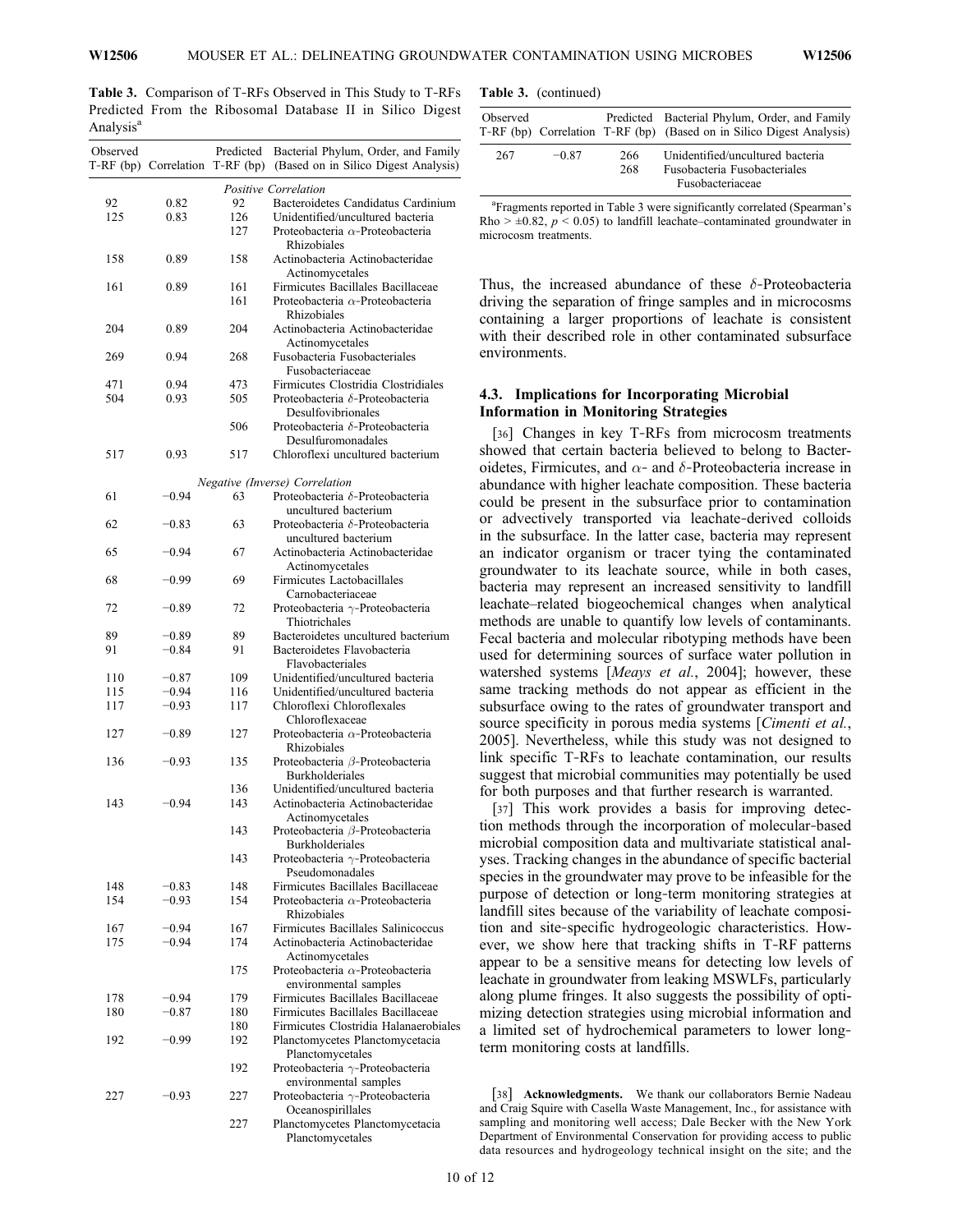Clinton County Executive Council for allowing research site access. We are especially grateful for the helpful comments and recommendations provided by the anonymous reviewers of this manuscript. This research was supported by a NSF EPSCoR graduate research assistantship and NSF grant 0436330.

#### References

- Altschul, S. F., W. Gish, W. Miller, E. W. Myers, and D. J. Lipman (1990), Basic local alignment search tool, J. Mol. Biol., 215, 403–410, doi:10.1006/jmbi.1990.9999.
- American Society of Civil Engineers (2003), Long-Term Groundwater Monitoring: The State of the Art, Task Comm. on the State of the Art in Long‐Term Groundwater Monit. Design, Environ. and Water Resour. Inst., Reston, Va.
- Anderson, R. T., and D. R. Lovley (1997), Ecology and biogeochemistry of in situ groundwater bioremediation, in Advances in Microbial Ecology, edited by J. G. Jones, pp. 289–350, Plenum, New York.
- Anderson, R. T., et al. (2003), Stimulating the *in situ* activity of *Geobacter* species to remove uranium from the groundwater of a uraniumcontaminated aquifer, Appl. Environ. Microbiol., 69(10), 5884–5891, doi:10.1128/AEM.69.10.5884-5891.2003.
- Barlaz, M. A., D. M. Schaefer, and R. K. Ham (1989), Bacterial population development and chemical characteristics of refuse decomposition in a simulated sanitary landfill, *Appl. Environ. Microbiol.*, 55(1), 55–65.
- Barton and Loguidice, Personal Consultants (1996), Clinton County Landfill final closure investigation report, Syracuse, N. Y.
- Beeman, R. E., and J. M. Suflita (1987), Microbial ecology of a shallow unconfined groundwater aquifer polluted by municipal landfill leachate, Microb. Ecol., 14, 39–54, doi:10.1007/BF02011569.
- Blackwood, C. B., T. Marsh, S. H. Kim, and E. A. Paul (2003), Terminal restriction fragment length polymorphism data analysis for quantitative comparison of microbial communities, Appl. Environ. Microbiol., 69(2), 926–932, doi:10.1128/AEM.69.2.926-932.2003.
- Brad, T., B. M. Van Breukelen, M. Braster, N. M. Van Straalen, and W. F. M. Roling (2008), Spatial heterogeneity in sediment‐associated bacterial and eukaryotic communities in a landfill leachate‐contaminated aquifer, FEMS Microbiol. Ecol., 65(3), 534–543, doi:10.1111/j.1574- 6941.2008.00533.x.
- Brielmann, H., C. Griebler, S. I. Schmidt, R. Michel, and T. Lueders (2009), Effects of thermal energy discharge on shallow groundwater ecosystems, FEMS Microbiol. Ecol., 68, 273–286, doi:10.1111/ j.1574-6941.2009.00674.x.
- Burrell, P. C., C. O'Sullivan, H. Song, W. P. Clarke, and L. L. Blackall (2004), Identification, detection, and spatial resolution of Clostridium populations responsible for cellulose degradation in a methanogenic landfill leachate bioreactor, Appl. Environ. Microbiol., 70(4), 2414–2419, doi:10.1128/AEM.70.4.2414-2419.2004.
- Caccavo, F., D. J. Lonergan, D. R. Lovley, M. Davis, J. F. Stolz, and M. J. McInerney (1994), Geobacter sulfurreducens sp. nov., a hydrogenand acetate-oxidizing dissimilatory metal-reducing microorganism, Appl. Environ. Microbiol., 60(10), 3752–3759.
- Chao, A., R. L. Chazdon, R. K. Colwell, and T.‐J. Shen (2005), A new statistical approach for assessing similarity of species composition with incident and abundance data, Ecol. Lett., 8, 148–159, doi:10.1111/ j.1461-0248.2004.00707.x.
- Chapelle, F. H. (2000), The significance of microbial processes in hydrogeology and geochemistry, Hydrogeol. J., 8(1), 41–46, doi:10.1007/ PL00010973.
- Chapelle, F. H., P. B. McMahon, N. M. Dubrovsky, R. F. Fujii, E. T. Oaksford, and D. A. Vroblesky (1995), Deducing the distribution of terminal electron‐accepting processes in hydrologically diverse groundwater systems, Water Resour. Res., 31(2), 359–371, doi:10.1029/ 94WR02525.
- Christensen, T. H., P. Kjeldsen, H.‐J. Albrechtsen, F. Heron, P. H. Nielsen, P. L. Bjerg, and P. E. Holm (1994), Attenuation of landfill leachate pollutants in aquifers, Crit. Rev. Environ. Sci. Technol., 24(2), 119–202, doi:10.1080/10643389409388463.
- Cimenti, M., N. Biswas, J. K. Bewtra, and A. Hubberstey (2005), Evaluation of microbial indicators for the determination of bacterial groundwater contamination sources, Water Air Soil Pollut., 168(1–4), 157–169, doi:10.1007/s11270-005-0961-y.
- Cozzarelli, I. M., J. M. Suflita, G. A. Ulrich, S. H. Harris, M. A. Scholl, J. L. Schlottmann, and S. Christenson (2000), Geochemical and microbiological methods for evaluating anaerobic processes in an aquifer con-

taminated by landfill leachate, Environ. Sci. Technol., 34, 4025-4033, doi:10.1021/es991342b.

- Cummings, D. E., O. L. Snoeyenbos‐West, D. T. Newby, A. M. Niggemyer, D. R. Lovley, L. A. Achenbach, and R. F. Rosenzweig (2003), Diversity of Geobacteraceae species inhabiting metal‐polluted freshwater lake sediments ascertained by 16S rDNA analyses, Microb. Ecol., 46(2), 257–269, doi:10.1007/s00248-002-0005-8.
- de Marsily, G. (1986), Quantitative Hydrogeology: Groundwater Hydrology for Engineers, Academic, San Diego, Calif.
- Denny, C. S. (1974), Pleistocene geology of the northeast Adirondack region, New York, U.S. Geol. Surv. Prof. Pap., 786.
- Dollhopf, S. L., S. A. Hashsham, and J. M. Tiedje (2001), Interpreting 16S rDNA T‐RFLP data: Application of self‐organizing maps and principal component analysis to describe community dynamics and convergence, Microb. Ecol., 42(4), 495–505, doi:10.1007/s00248-001-0027-7.
- Druschel, G. K., D. Emerson, R. Sutka, and G. W. Luther (2008), Low oxygen and chemical kinetic constraints on the geochemical niche of neutrophilic iron(II) oxidizing microorganisms, Geochim. Cosmochim. Acta, 72, 3358–3370, doi:10.1016/j.gca.2008.04.035.
- Dunbar, J., L. O. Ticknor, and C. R. Kuske (2001), Phylogenetic specificity and reproducibility and new method for analysis of terminal restriction fragment profiles of 16S rRNA genes from bacterial communities, Appl. Environ. Microbiol., 67(1), 190–197, doi:10.1128/AEM.67.1.190- 197.2001.
- European Environmental Agency (2003), Europe's environment: The third assessment, Copenhagen.
- Feris, K. P., P. W. Ramsey, S. M. Gibbons, C. Frazar, M. C. Rillig, J. N. Moore, J. E. Gannon, and W. E. Holben (2009), Hyporheic microbial community development is a sensitive indicator of metal contamination, Environ. Sci. Technol., 43, 6158–6163, doi:10.1021/es9005465.
- Fields, M. W., C. E. Bagwell, S. L. Carroll, T. Yan, X. Liu, D. B. Watson, P. M. Jardine, C. S. Criddle, T. C. Hazen, and J. Zhou (2006), Phylogenetic and functional biomarkers as indicators of bacterial community responses to mixed-waste contamination, Environ. Sci. Technol., 40, 2601–2607, doi:10.1021/es051748q.
- Fisher, D. W. (1968), Geology of the Plattsburgh and Rouses Point, New York–Vermont, Quadrangles, N. Y. State Mus. and Sci. Serv., Albany.
- Gibbons, R. D. (1996), Some conceptual and statistical issues in analysis of groundwater monitoring data, Environmetrics, 7(2), 185–199, doi:10.1002/(SICI)1099-095X(199603)7:2<185::AID-ENV204>3.0. CO;2-D.
- Gibbons, R. D., D. G. Dolan, H. May, K. O'Leary, and R. O'Hara (1999), Statistical comparison of leachate from hazardous, codisposal, and municipal solid waste landfills, Ground Water Monit. Rem., 19(4), 57–72, doi:10.1111/j.1745-6592.1999.tb00241.x.
- Goovaerts, P. (1997), Geostatistics for Natural Resources Evaluation, Oxford Univ. Press, New York.
- Griebler, C., and T. Lueders (2009), Microbial biodiversity in groundwater ecosystems, Freshwater Biol., 54, 649–677, doi:10.1111/j.1365- 2427.2008.02013.x.
- Hill, T. C. J., K. A. Walsh, J. A. Harris, and B. F. Moffett (2003), Using ecological diversity measures with bacterial communities, FEMS Microbiol. Ecol., 43, 1–11, doi:10.1111/j.1574-6941.2003.tb01040.x.
- Holmes, D. E., et al. (2007), Subsurface clade of Geobacteraceae that predominates in a diversity of Fe(III)-reducing subsurface environments, ISME J., 1(8), 663–677, doi:10.1038/ismej.2007.85.
- Hudak, P. F. (1999), A method for designing upgradient groundwater monitoring networks, Environ. Monit. Assess., 57, 149–155, doi:10.1023/ A:1005996813478.
- Hudak, P. F. (2005), Sensitivity of groundwater monitoring networks to contaminant source width for various seepage velocities, Water Resour. Res., 41, W08501, doi:10.1029/2005WR003968.
- Journel, A. G., and C. Huijbregts (1978), Mining Geostatistics, Academic, New York.
- Kjeldsen, P., M. A. Barlaz, A. P. Rooker, A. Baun, A. Ledin, and T. H. Christensen (2002), Present and long‐term composition of MSW landfill leachate: A review, Crit. Rev. Environ. Sci. Technol., 32(4), 297–336, doi:10.1080/10643380290813462.
- Lane, D. J., B. Pace, G. J. Olsen, D. Stahl, M. L. Sogin, and N. R. Pace (1985), Rapid determination of 16S ribosomal RNA sequences for phylogenetic analysis, Proc. Natl. Acad. Sci. U. S. A., 82, 6955–6959, doi:10.1073/pnas.82.20.6955.
- Lin, B., M. Braster, B. M. Van Breukelen, H. W. Van Verseveld, H. V. Westerhoff, and W. F. M. Röling (2005), Geobacteraceae community composition is related to hydrochemistry and biodegradation in an iron-reducing aquifer polluted by a neighboring landfill, Appl. Environ.